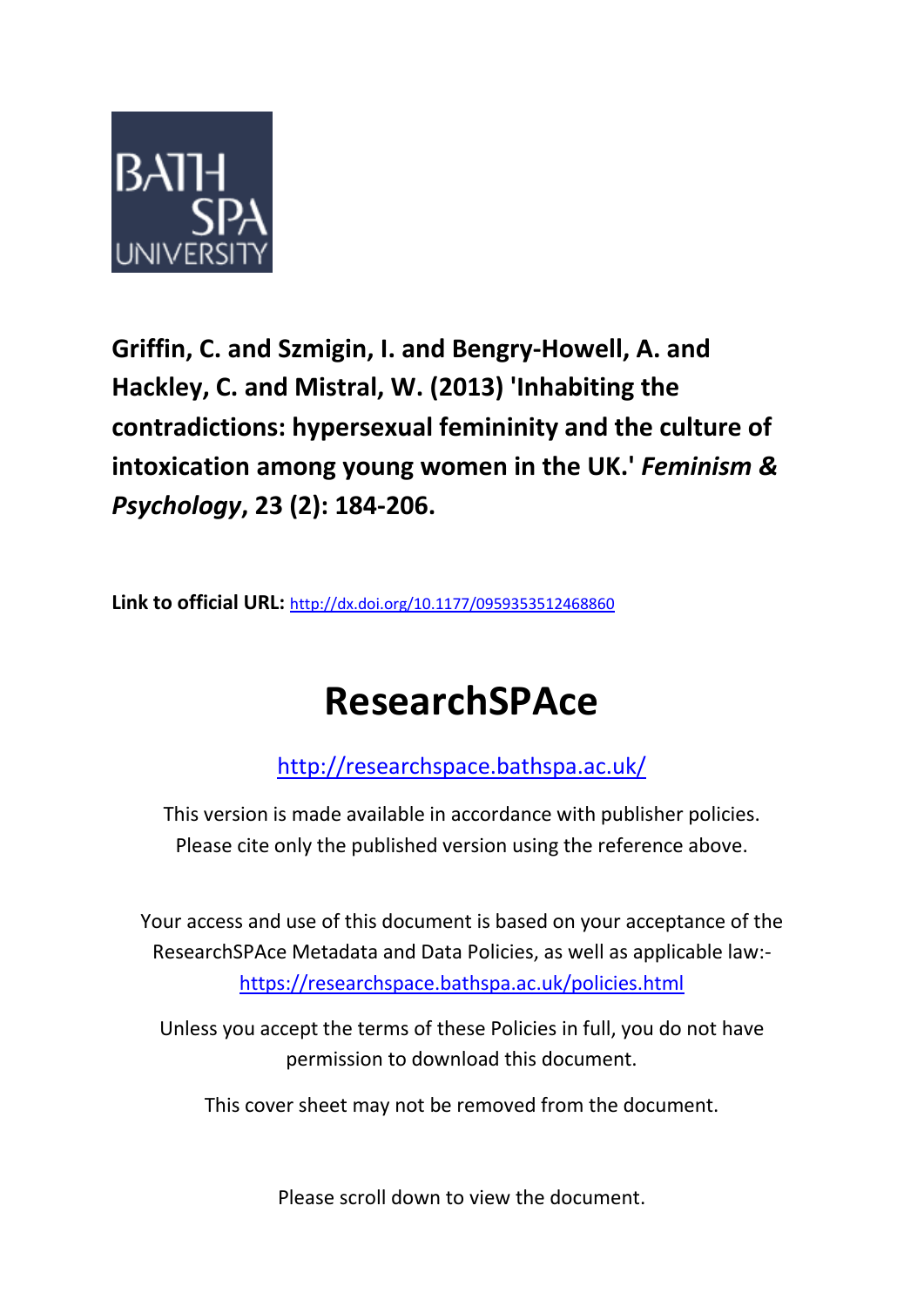## **Inhabiting the contradictions: hypersexual femininity and the culture of intoxication among young women in the UK**

Christine Griffin, University of Bath, UK (Email[: c.griffin@bath.ac.uk\)](mailto:c.griffin@bath.ac.uk) Isabelle Szmigin, University of Birmingham, UK Andrew Bengry-Howell, University of Southampton, UK Chris Hackley, University of London, UK Willm Mistral, Blackberry Hill Hospital, Bristol, UK

#### **Abstract**

This paper contributes to debates on post-feminism and the constitution of contemporary femininity via an exploration of young women's alcohol consumption and their involvement in normative drinking cultures. We view femininity as a profoundly contradictory and dilemmatic space which appears almost impossible for girls or young women to inhabit. The juxtaposition of hyper-sexual femininity and the culture of intoxication produces a particularly difficult set of dilemmas for young women. They are exhorted to be sassy and independent – but not feminist; to be 'up for it' and to drink and get drunk alongside young men – but not to 'drink like men'. They are also called on to look and act as agentically sexy within a pornified night-time economy, but to distance themselves from the troubling figure of the 'drunken slut'. Referring to recent research on young women's alcohol consumption and our own study on young adults' involvement in the culture of intoxication in the UK, we consider the ways in which young women manage to inhabit this terrain, and the implications for contemporary feminism and safer drinking initiatives.

#### **Introduction**

Respectable femininity has formed the cornerstone of normative femininity in western capitalist societies for many centuries, set firmly within Judeo-Christian hetero-patriarchal ideology (Hollway, 1984). The figure of the respectable 'nice girl' is classed and racialised in ways that limit which young women might occupy this space, with Black and working class young women particularly excluded (Griffin, 2004; Skeggs, 2004). Feminine respectability is constituted in (hetero)sexual terms, in contrast to the reviled figures of the whore, the lesbian and the feminist (Griffin, 1982; Quinn and Radtke, 2006). The contradictions of contemporary femininity are also constituted through the operation of a sexual/gendered double standard, whereby the agentic, unashamed expression of

1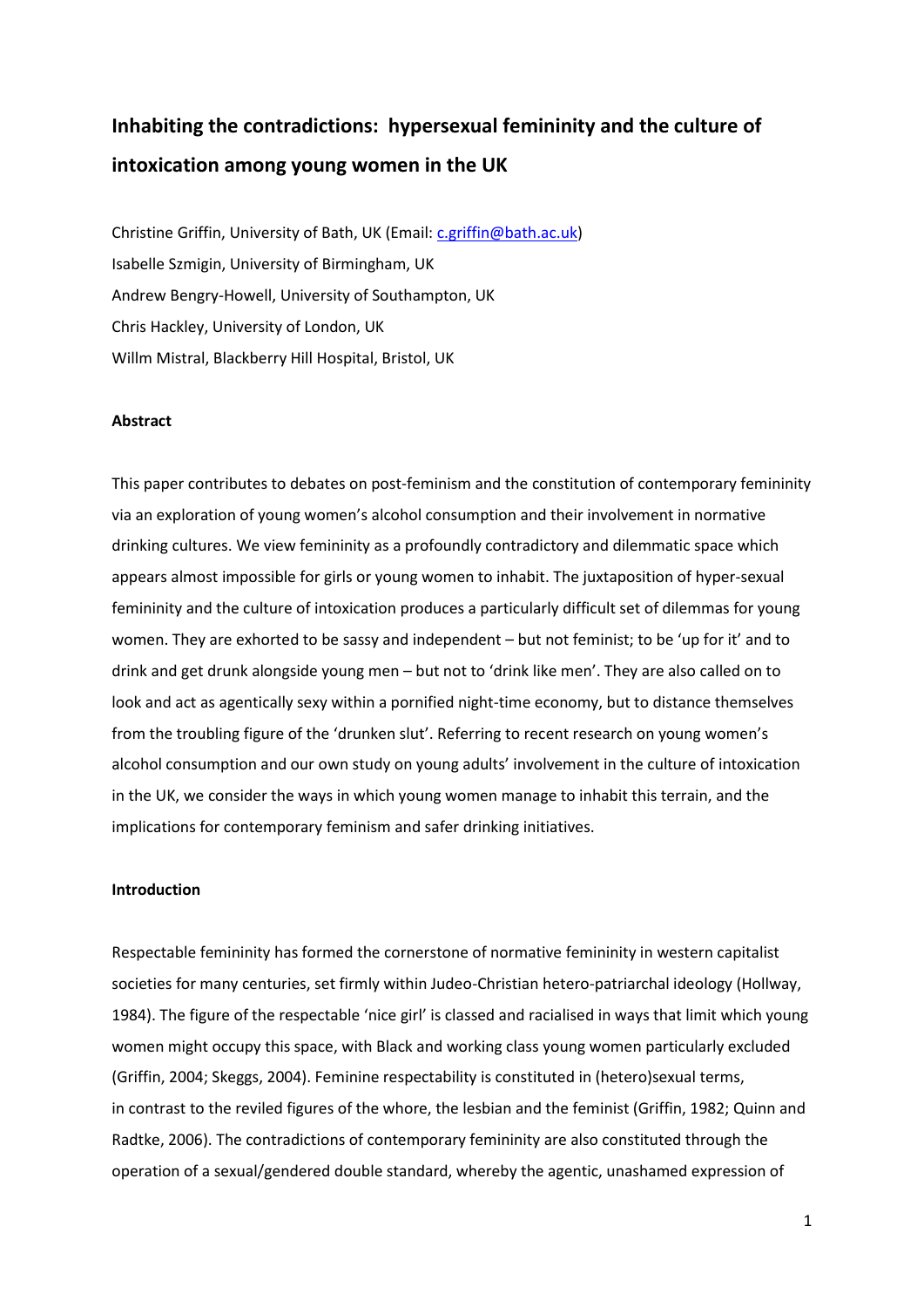sexuality is generally endorsed as a key marker of masculinity in men, it is more likely to be derided as a signifier of undesirable sluttishness in women (Cowie and Lees, 1981). The long-standing influence of the sexual/gendered double standard remains in evidence throughout contemporary western societies, including youth drinking cultures (Crawford and Popp, 2003; De Visser and McDonnell, 2011). In addition, both popular masculinity and respectable femininity are forged in relation to a pervasive discourse that disparages femininity itself (Barnes, 2011).

The emergence of 'second-wave' feminism during the second half of the  $20<sup>th</sup>$  century challenged the dominance of this hetero-patriarchal order, and mainstream cultural discourse began to incorporate elements of (liberal) feminist rhetoric in response. In the UK, these cultural shifts were reflected in discourses around 'postfeminism' (McRobbie, 2004), 'girlpower' (Griffin, 2000) and 'ladette culture', with the latter focussed around young women's drinking (Jackson and Tinkler, 2007). Within post-feminist discourse, feminism is 'simultaneously taken for granted and repudiated' (Gill, 2007: 161). Feminist critiques of the sex-saturated cultural shifts accompanying the emergence of post-feminism (referred to as 'the pornification of culture') have argued that girls and women are exhorted to participate through discourses of pleasure and the 'empowered' expression of femininity (Attwood, 2009; Walters, 2010).

In the UK, post-feminism has produced new forms of classed and racialized femininity in which young white middle class women are constituted as the vanguard of a new form of neo-liberal subjectivity (Walkerdine, 2003), and young (white) working class women are condemned as feckless, disordered and excessive consumers (Redden and Brown, 2010; Skeggs, 2004). Respectability and the importance of maintaining a 'good' sexual reputation remain as normative elements of contemporary femininity, this rests uneasily alongside a post-feminist discourse in which young women are also exhorted to be always 'up for it' and agentically (hetero-)sexual (Farvid and Braun, 2006; McRobbie, 2009).<sup>ii</sup> Renold and Ringrose (2008, 2011) have identified this as the 'schizoid' discourse of femininity. A key element of female sexual subjectivity in post-feminist culture is its selfreferential and 'knowing' quality, as reflected in McRobbie's concept of the 'postfeminist masquerade' (McRobbie, 2009). In the UK, young women are called on to enact 'excessive' or 'hyper-sexual' forms of femininity which are racialised and classed, and constituted as the norm for young women in the urban night-time economy (Skeggs, 2004). We use the term 'hyper-sexual femininity' here to refer to a particular form of 'excessive' sexuality that is associated with femininity in the post-feminist order (Barker and Duschinsky, 2012).<sup>iii</sup> The hyper-sexual feminine 'look' is characterised by high heels, short skirts, low-cut tops, fake tan, long, straight and (bottle) blonde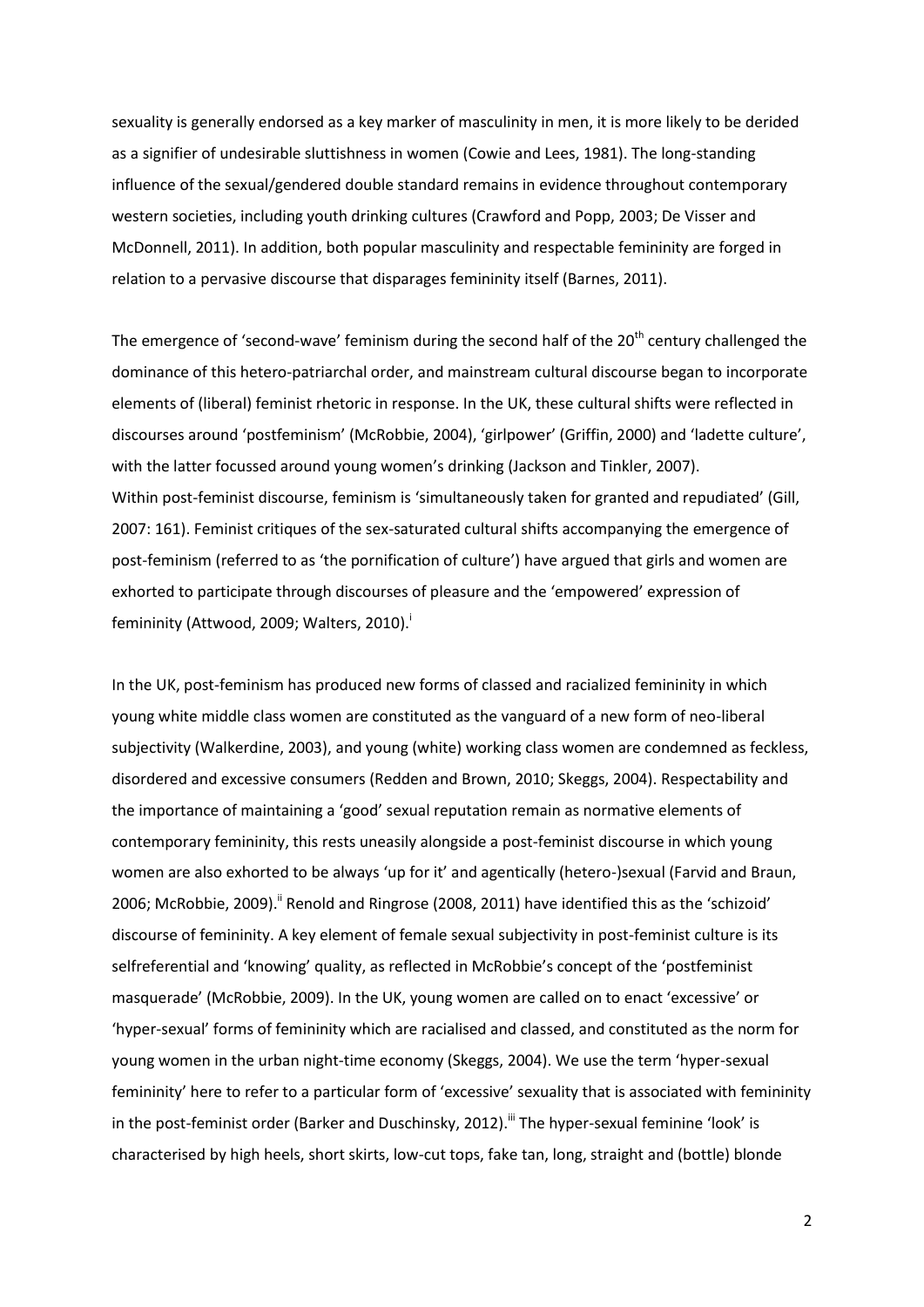hair, smooth bare legs in all climates, lots of make-up and a buxom slimness (Bailey, 2012; Bell, 2008). As the contradictions at the heart of contemporary feminine subjectivity have shifted, we argue that it has become an increasingly difficult and even impossible space to occupy, yet girls and women do find ways of inhabiting this profoundly dilemmatic space (e.g. Baker, 2010; Gill, 2007; Walkerdine, 2003).<sup>iv</sup> In this paper, we examine this terrain in relation to young women's alcohol consumption and their engagement with the pervasive culture of intoxication, as a key arena in which the contradictions and dilemmas of contemporary femininity are played out, navigated and struggled with.

#### **Young women and drinking in the culture of intoxication**

Traditionally, young men tend to consume more alcohol (and different drinks) compared to their female peers (Lyons and Willott, 2008; Plant, 2008). Young people's alcohol consumption in the UK is also highly classed and racialised. There is a long history of ritualised drinking to intoxication amongst upper-class young white men, and the upper class as a whole is not subject to the same level of horrified moral outrage and disgust that has been directed at the drinking practices of white working-class youth, especially young women (Day et al., 2003; Skeggs, 2004). Drinking spaces, venues and alcohol products have generally been highly gendered as masculine, with a limited range of 'respectable' drinking spaces and alcohol products aimed at women (Hey, 1986). Drinking, getting drunk, and being able to 'hold your drink' have long operated as key markers of masculinity, especially in all-male sporting cultures (Willott and Lyons, 2011). In addition, women's drinking (and getting drunk) have traditionally been viewed as unfeminine (Day et al., 2003; DeVisser and McDonnell, 2011; Lyons and Willott, 2008).

However, the past two decades have seen substantial changes to young people's drinking cultures and the gendering of alcohol consumption. In the UK there has been a marked increase in the proportion of young people drinking over the government recommended weekly limits (14 units of alcohol for women and 21 for men), especially amongst young women (Smith and Foxcroft, 2009). Young women's alcohol consumption is rapidly catching up with that of their male peers, but although young women in the UK are drinking more alcohol more frequently and consuming stronger drinks than they were two decades ago, they are still drinking less than young men (Measham and Ostergaard, 2009). $\mathrm{v}$  In addition, the British night-time economy has been transformed since the mid-1990s (Measham and Brain, 2005). Recent changes to the drinks industry, alcohol advertising, marketing and the retail trade have all contributed to a shift towards more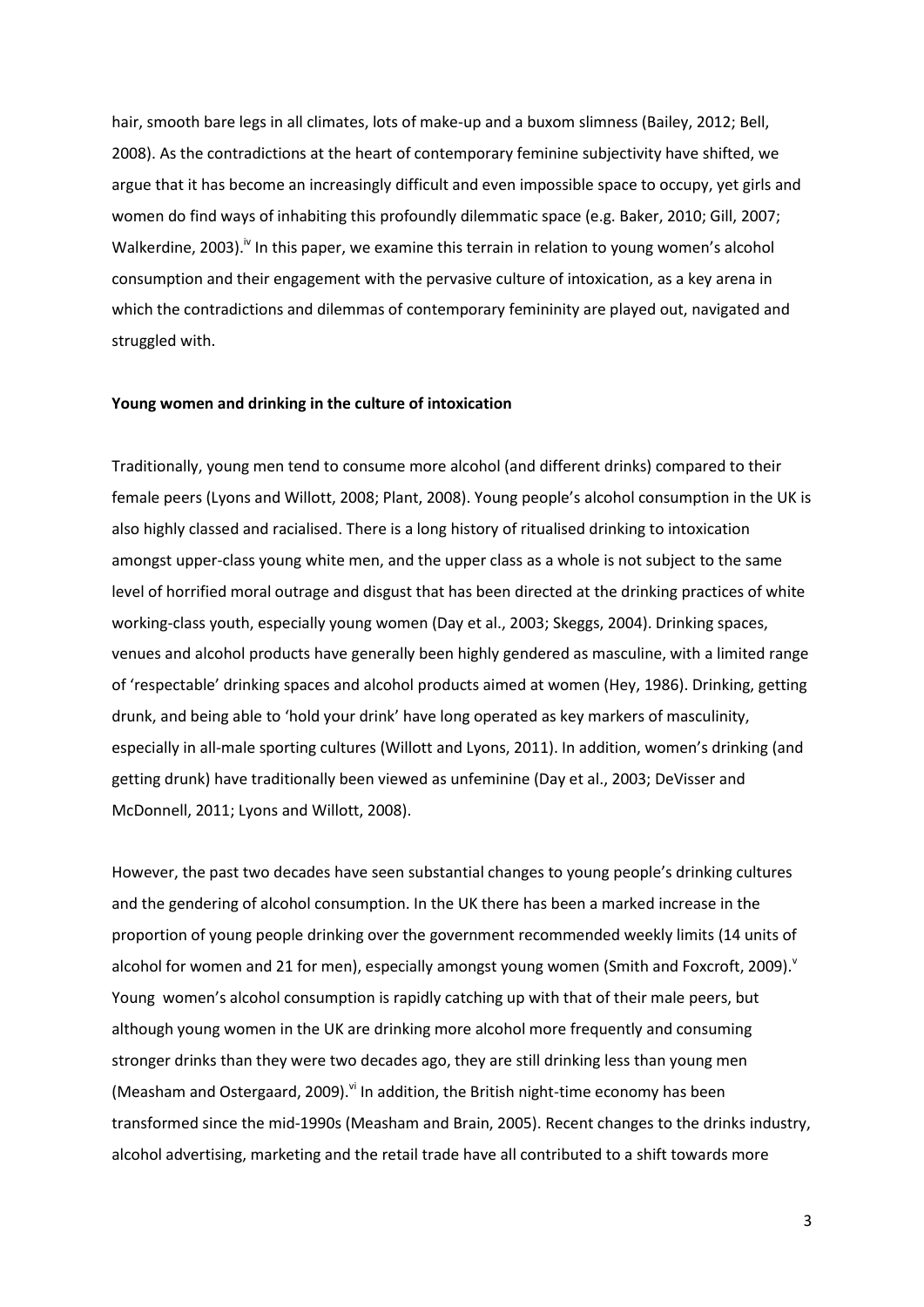'female-friendly' drinking spaces (Szmigin et al., 2008). Young women are now playing an active part in a new and widespread culture of 'extreme drinking' based on the regular normative practice of drinking to intoxication (Chatterton and Hollands, 2001; Griffin et al., 2009a).

A number of recent empirical studies have explored young women's relationship to drinking and the gendered aspects of alcohol consumption (De Visser and McDonnell, 2011; Eldridge and Roberts, 2008; Guise and Gill, 2007; Leyshon, 2008; Lyons and Willott, 2008; MacNeela and Bredin, 2010; Peralta, 2008; Rudolfsdottir and Morgan, 2010; Sheehan and Ridge, 2001; Young et al., 2005). This work indicates that despite young women's increased alcohol consumption and the feminisation of the night-time economy, traditional cultural associations between alcohol and gender have not disappeared. However, this research has not explored the significance of young women's alcohol consumption in relation to postfeminism and the contradictions of contemporary femininity in any depth (though see Waitt et al., 2011, Bailey, 2012 and Pedersen, 2010 for recent exceptions).

#### **Dilemmas of femininity: Hyper-sexual femininity and the culture of intoxication**

The juxtaposition of hyper-sexual femininity and the culture of intoxication produces a particularly difficult set of dilemmas for young women. They are exhorted to be sassy and independent – but not feminist (McRobbie, 2009); to be 'up for it' and to drink and get drunk alongside young men – but not to 'drink like men' (Rudolfsdottir and Morgan, 2010; Young et al., 2005). Hyper-sexual femininity calls on young women to look and act as agentically sexy within a pornified nighttime economy pervaded by 'cheap deals' on alcohol, but to somehow distance themselves from the troubling figure of the 'drunken slut' (De Visser and McDonnell, 2011). All this is happening in the context of a pervasive media discourse of anxiety about drunken young women (Waitt et al., 2011), and intense voyeuristic speculation in the activities of 'drunken (female) celebs' (Bell, 2008). Not all young women in the UK have access to this new culture of intoxication. In many parts of rural Britain, long-standing gendered distinctions between men's and women's drinking spaces and practices remain (Hey, 1986; Leyshon, 2008). In a recent ethnographic study Michael Leyshon argued that young women in rural south-west England forged their own spaces in local village pubs to drink and chat on the margins of the 'main stage' of the bar, which was dominated by older men and their younger male peers. In village pubs and heavily alcohol-fuelled Young Farmers' discos, most of these young women tended to 'dress down' in baggy T-shirts and jeans in an attempt to 'avoid the leers and unwanted sexual approaches of (drunken) men' and to 'claim a desexualized rural body' (Leyshon, 2008: 279). Bars and clubs in the distant city of Bristol were represented as more desirable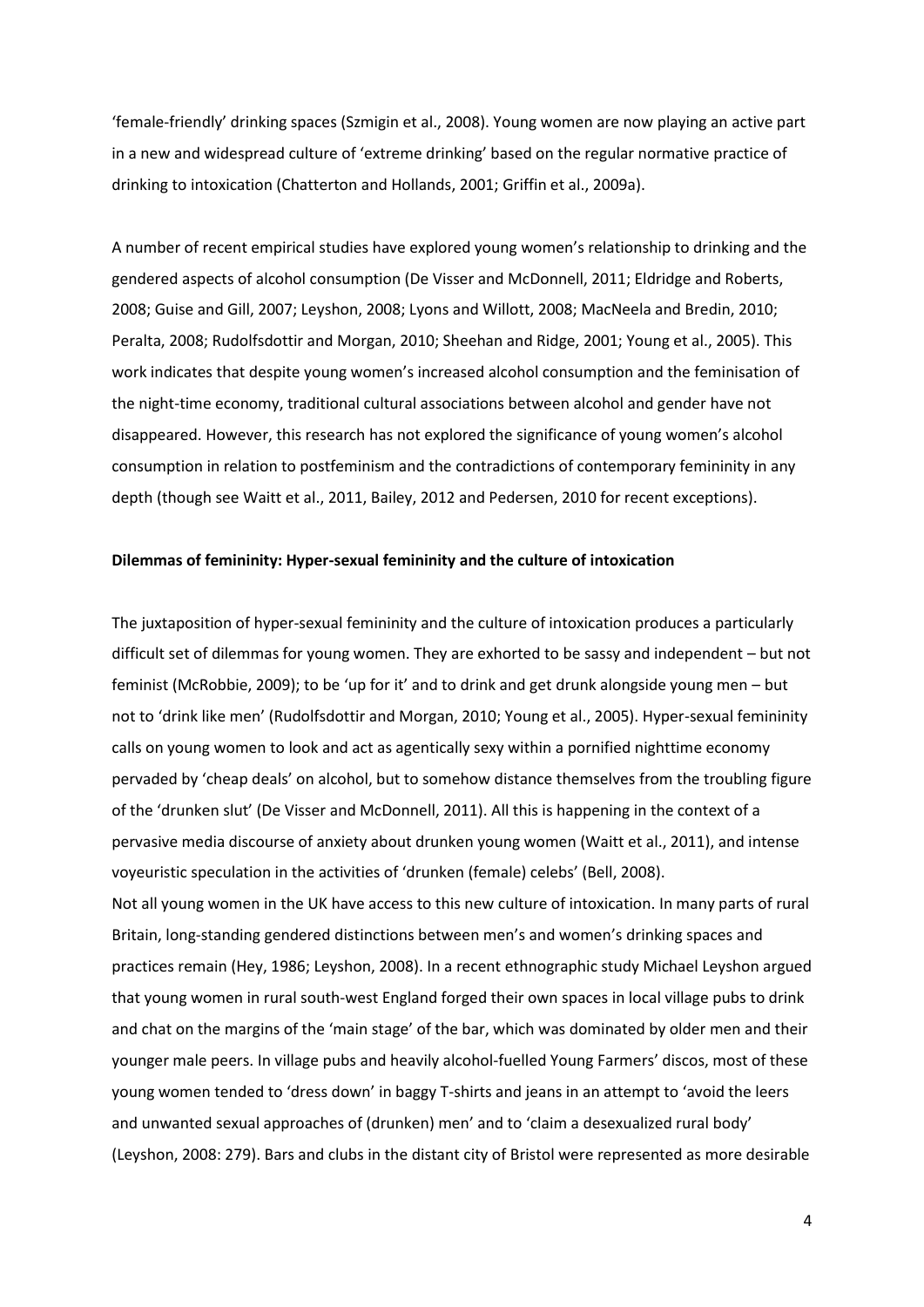leisure spaces in which they could 'tart up', dance and get drunk 'without being felt up' (Leyshon, 2008: 282). The culture of intoxication is a predominantly urban phenomenon: a regime that flourishes in diverse leisure environments from major conurbations to small towns across the UK (Griffin, 2009b), but which still exerts a considerable allure beyond these domains, operating as a fantasy space that appears to offer young women the promise of dressing up, getting drunk and having fun.

So what of those young women who participate in the culture of intoxication and negotiate the pleasures, risks and demands associated with the 'look' of hypersexual femininity in this context? Recent interview studies involving female university and college students in Scotland (Guise and Gill, 2007), Ireland (MacNeela and Bredin, 2010) and England (Griffin et al., 2009a, 2009b; Rudolfsdottir and Morgan, 2010) indicate that getting drunk is defined not in relation to units of alcohol consumed but in terms of its effects on the body. Passing out, memory loss, vomiting and falling over are all represented as relatively unremarkable events on a 'normal' night out (Griffin et al., 2009a). Drinking to intoxication is represented as an enjoyable – if occasionally risky – activity, which is justified by its capacity to increase self-confidence, loosen inhibitions, enhance sociability and pursue personal 'freedom' (Hackley et al., 2012; MacNeela and Bredin, 2010). Heavy alcohol consumption is constituted as a masculinised practice (i.e. 'drinking like a guy'), constructed not as a form of empowerment or equality, but as affirming young women's heterosexual desirability to men (Young et al., 2005). In contrast, 'drinking like a girl' tends to be derided as boring, 'lightweight' and 'girly', whilst drunken young women are still viewed as sexually 'loose' and unfeminine (Guise and Gill, 2007).

From this brief overview of recent research, it appears that young women's engagement with the culture of intoxication is characterised by an uneasy and often contradictory combination of pleasure, having (chaotic) fun, and attempts to manage or avoid potential risks while drinking like 'one of the boys' but dressing in a hyper-sexualised manner. We turn now to our own research on the meanings of alcohol consumption for young adults in the UK to explore in greater depth how young women negotiate the dilemmas and contradictions of contemporary femininity within the culture of intoxication.

**Young women negotiating hyper-sexual femininity and the culture of intoxication in the UK**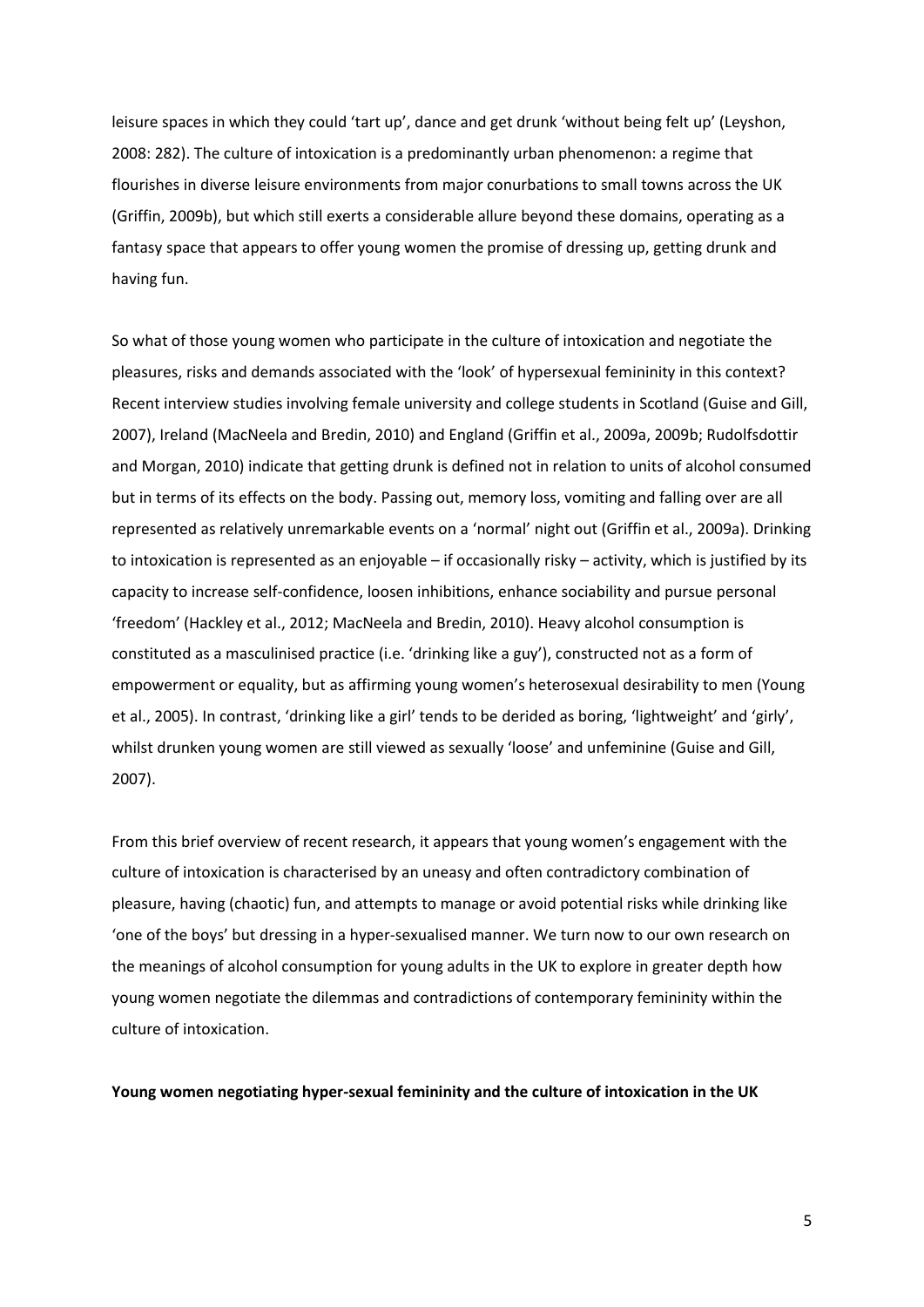The 'Young People and Alcohol' study explored the relationship between consumption and identity for young adults aged 18 to 25, focusing on accounts of 'everyday drinking' by 'ordinary' consumers.<sup>vii</sup> The project examined the role of drinking in young adults' social lives from their perspective, in relation to the marketing of alcohol to young people. The study explored whether consumption differed in major cities compared to smaller towns; the role of drinking stories and other drinking practices (e.g. drinking games) in young people's social lives; and whether (and how) young adults' drinking was differentiated by gender and class in particular (Griffin et al., 2009b).

The project involved an in-depth analysis of 216 alcohol adverts, video and print media, including internet and other marketing; informal focus group discussions and individual interviews with 107 young adults; and ethnographic observation in three geographical locations: a major city centre in the English Midlands with a diverse population ('Rowchester'); a seaside town ('Seatown') and a small market town ('Burnaston') in the English West Country. Eight focus groups in Rowchester involved 33 women and 11 men in total, as well as interviews with three women and three men. Five focus groups in Seatown involved 14 women and 26 men, and the three focus groups in Burnaston involved nine women and six men, as well as interviews with one woman and one man. Rowchester has a substantial nighttime economy dominated by a wide range of bars and clubs aimed at a young adult clientele. It is ethnically and culturally diverse with a large student population and a degree of separation between the leisure spaces of predominantly white middle-class 'students' and more ethnically diverse but predominantly workingclass 'locals'. Burnaston and Seatown have more homogenous populations and a more limited range of drinking venues.

Participants were recruited through contacts with local colleges, and in most cases they were interviewed in friendship groups. Focus groups were facilitated by researchers in their twenties and thirties (see note 7), with a view to putting participants at their ease when talking about their alcohol consumption, although they were still somewhat older than the respondents. These sessions aimed to identify key ways in which drinking and the culture of intoxication were significant for the participants. Participants were told that the project aimed to understand young people's social activities and were encouraged to talk about what they liked to do on a night out in order not to limit the discussion to alcohol consumption. Not all participants drank alcohol, and drinking was mentioned by participants as an important (although not essential) aspect of their social lives at an early stage in all the group discussions (Szmigin et al., 2008). Focus groups lasted between one and two hours and all participants received a voucher worth £10. Sessions were digitally recorded, transcribed and fully anonymised.<sup>viii</sup> The interview data were analysed using a form of discourse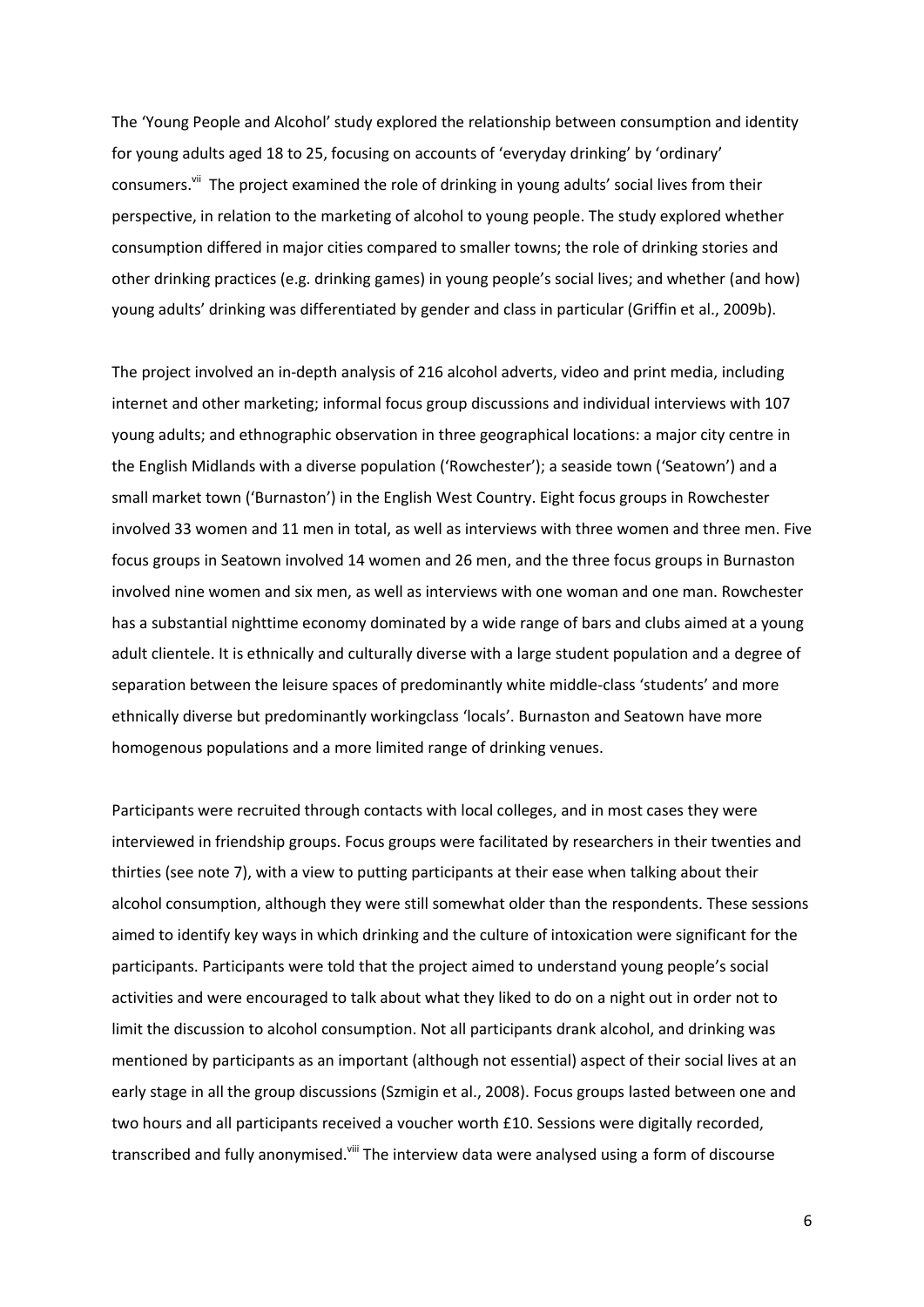analysis that paid attention to the local construction of participants' accounts in the interview context. Analysis moved through several cycles of coding, moving from descriptive, in vivo codes to identifying more conceptual patterns of discourse linked to wider ideologies (Griffin, 2007).ix

### **'It's just fantastically fun': Getting drunk and the joys of losing all your inhibitions**

In all 16 focus groups going out to get (very) drunk was represented as a pervasive and normative cultural practice. Both young women and young men constructed alcohol as an important means of enabling social interaction, giving them the 'confidence' to talk to strangers, especially for facilitating interactions with the opposite sex (Griffin et al., 2009a; cf. Rudolfsdottir and Morgan, 2009). The gendered, sexual and classed dimensions of drinking to intoxication were often referenced in coded and implicit ways, and young women frequently drew on a discourse of (loss of) control in their accounts of being drunk (Griffin et al., 2009b; cf. Lindsay, 2009).

In extract 1 below, a group of young white working class<sup>x</sup> Further Education (FE) college students<sup>xi</sup> discuss the benefits of getting (very) drunk, in response to a question from the (male) interviewer referring to their earlier talk about having 'no control' when drunk:

1469 ABH: so when you say you've got no control over things (1) so what do you like about that?

Laura: it's just great, it's just fantastically fun to do that sometimes(.) you know fun sometimes just to lose all your inhibitions

Sara: yeah (.) just to be able to do just what you want (1) not to be out of control but just to get into a state that you want

Laura: you just lose your inhibitions (.) you're confident (.) it's fun (.) you just have fun and you're not bothered what anyone else thinks of you

Maria: you don't have to be completely drunk to be like that

Laura: oh I do

Sara: yeah I do [. . .]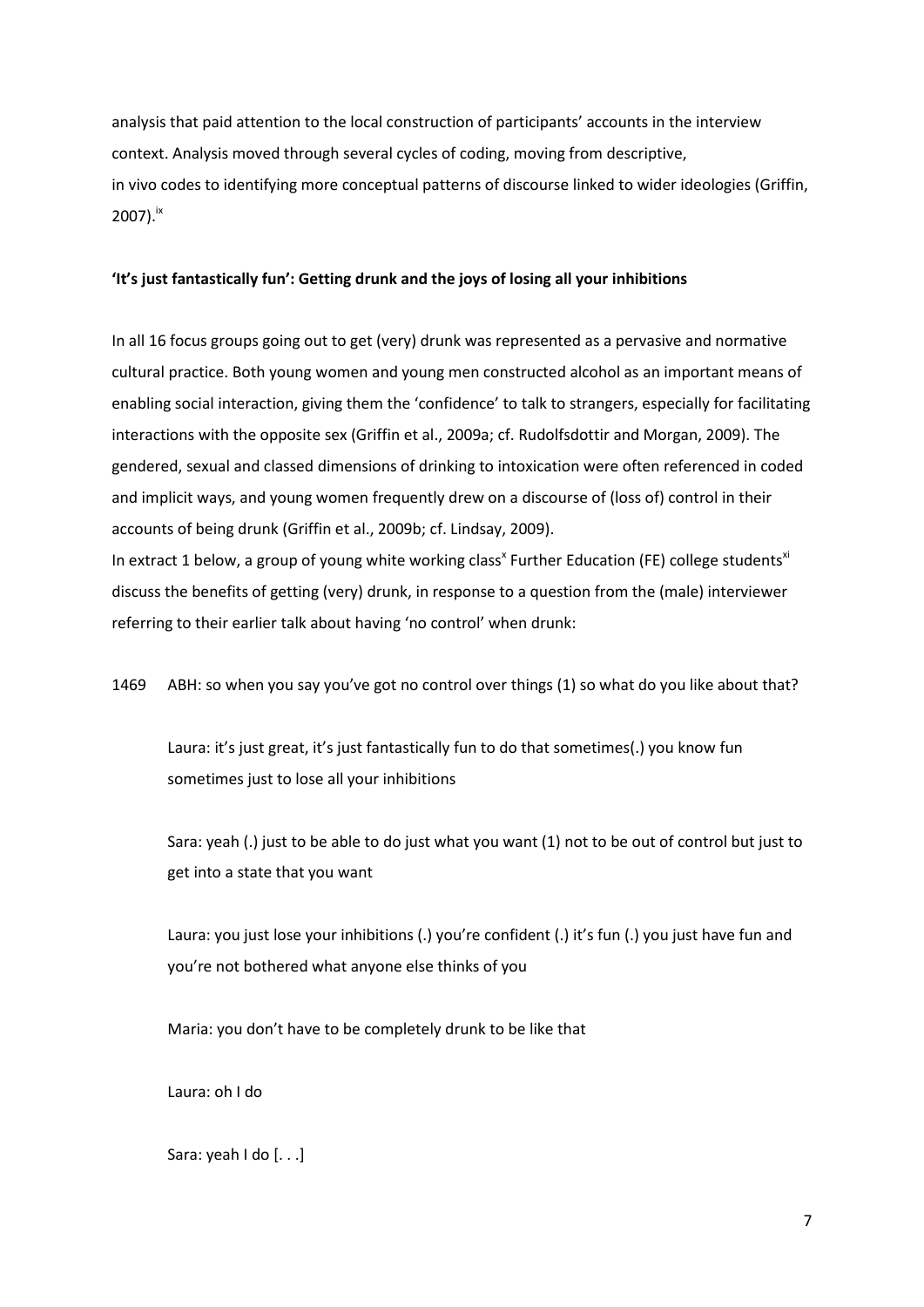Laura: no but you can say things that you wouldn't say walking down the street to some random guy when you're drunk [...] cos you can blame it on the fact that you were drunk (.) if you needed to (laughter)

Extract 1: Seatown June 2006, seven white female FE college students, all aged 18.

Laura constitutes 'los[ing] all your inhibitions' as a key source of 'fun', going on to associate this with feeling 'confident' and 'not bothered what anyone else thinks of you'. The frequent use of the word 'just' throughout this extract operates to normalise (and minimise) the potentially negative connotations that might be associated with drinking heavily, constituting them as 'only' a form of ''fun''. Both Sara and Maria orient differently to Laura's emphatic connection between being drunk and the 'fun' of losing control. Sara refined the precise quality of this desired state ('not to be out of control but just to get into a state that you want'), introducing a degree of (self)-control into this scenario. This hypothetical state is reminiscent of the 'controlled loss of control' or 'calculated hedonism' that has been identified as central to the culture of intoxication in the neo-liberal order (Measham and Brain, 2005; Szmigin et al., 2008), although in practice it might be extremely difficult to exert such a precise measure of (self-)control when drunk.

Maria dissents from Laura's account when she objects to the need to be 'completely drunk' in order to attain this desired state – and both Laura and Sara disagree with her. Maria is countering the force of the culture of intoxication here by asserting that it is possible to reach this state of confidence, lack of selfcontrol, inhibition and restraint without recourse to alcohol. Her position is also reminiscent of post-feminist discourses that offer young women the possibility of inhabiting 'free' unconstrained forms of femininity (Gill, 2008).

Laura's rejoinder at the end of this extract draws on an explicitly gendered heterosexual scenario to illustrate why alcohol is necessary, because alcohol can allow young women to 'say things you wouldn't say' to male strangers in the street. The drunken 'you' is constructed as fundamentally respectable here, since alcohol enables a form of behaviour that might otherwise be constituted as not respectable, and therefore unfeminine (Skeggs, 1997, 2004). The state of being (visibly) drunk and the possibility of 'blaming it on the drink', appear to offer young women the opportunity to engage in some 'fantastically fun' aspects of unfeminine behaviour without being (seen as) not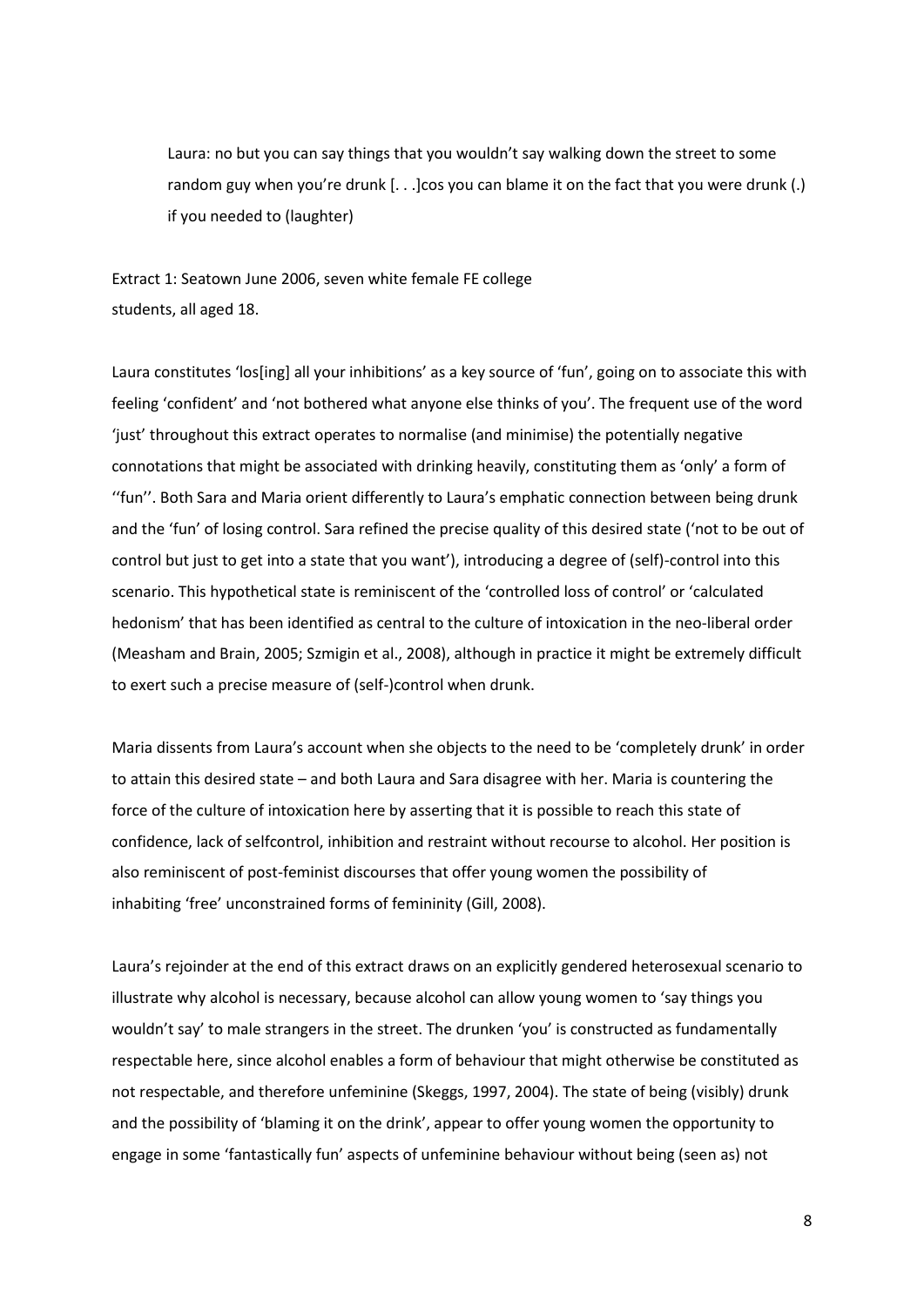respectable and/or constituted as sluts.<sup>xii</sup> However, the fun and confidence associated with 'los[ing] all your inhibitions' could be somewhat problematic for young women because of the risks associated with being completely 'out of control' (Griffin, 2009a).

#### **Dealing with 'random guys': Risks associated with being female in the culture of intoxication**

Young women's engagement with the challenges associated with the culture of intoxication emerged in their talk about dealing with drunken men. The risk of sexual assault associated with these encounters was generally referenced in coded terms such as 'anything could happen', 'you gotta be careful' or 'you can never be too careful' (Griffin et al., 2009a). In extract 2 below, a group of three white working class nursing college students from Rowchester discuss going out drinking in Castle Street, the busiest part of the city's night-time economy. This entertainment zone given over to bars and clubs aimed at young drinkers is constituted as a potentially dangerous space in which precautions must be taken:

199 Abi: I don't drink that much (.) especially when you go up Castle Street (.) cos there's loads of pervs about [laughter]

DC: loadsa pervs?

Abi: [laughter] it's probably cos everyone's drunk or whatever (.)and you've just gotta be careful ain't ya?

Extract 2: Rowchester June 2006, three white female nursing college students aged 18–22

Abi constructs the potential risks associated with the 'loads of pervs' in Castle Street as a key reason for her relatively low level of alcohol consumption, in an exchange characterised by a great deal of laughter amongst the group. The existence of 'pervs' is attributed to the high level of drunkenness amongst a generic and gender-neutral ''everyone'', enabling Abi to refer to the risk of sexual assault in a relatively coded way.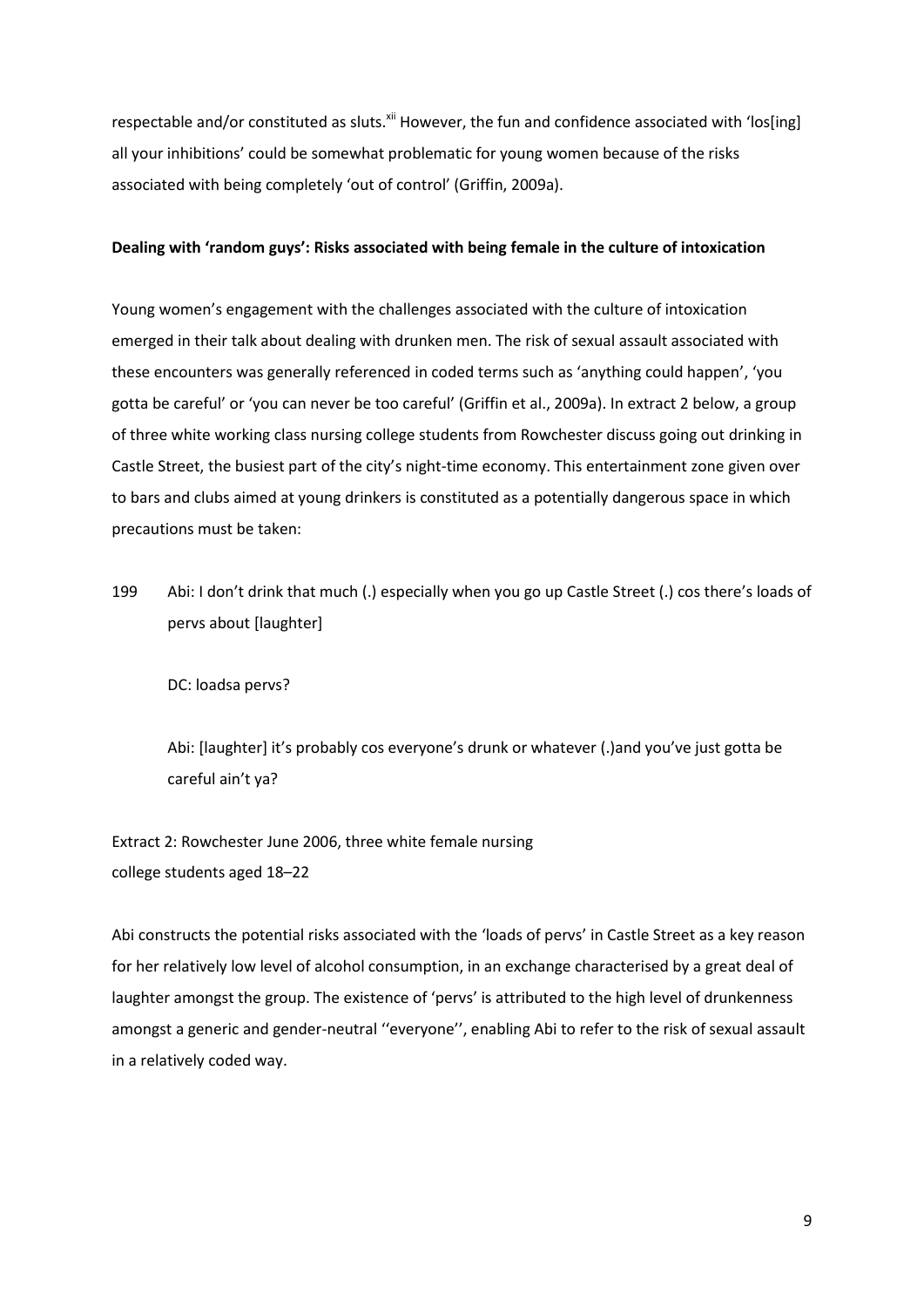In extract 3 below, the group of FE college students from Seatown draw on a discourse of 'randomness' in a discussion of unwelcome aspects of drinking in which gender and (hetero)sexuality are referenced in more explicit terms:

3418 Maria: when you go out and someone (.) who is totally drunk (.)you get like (.) quite a lot of people come over randomly don't they (.) and they just (.) they don't listen as (.) you don't pay attention to what they're saying

Laura: and guys

Maria: that's what I mean

Laura: you get lots of random guys coming over to see you

Michaela: that's alright

Maria: and they like (.) yeah but not when they're so drunk they don't listen [(.) when you say (.) no thank you (.) or they just =

Michaela: [that's true (.) yeah (.) yeah

Maria: = you know what I mean (.) like ruin it for you

Laura: you say no and they don't actually understand the word no (. . .)

3450 Maria: cos that's when you get guys [=

Laura: [the word no is out of their vocabulary

Maria: = or girls that rape people and they don't realise (oh yeah) or they're like (.) oh they said yes (.) and it's like [

Laura: [yeah but sometimes guys or whatever get that drunk that the word no is not in their vocabulary =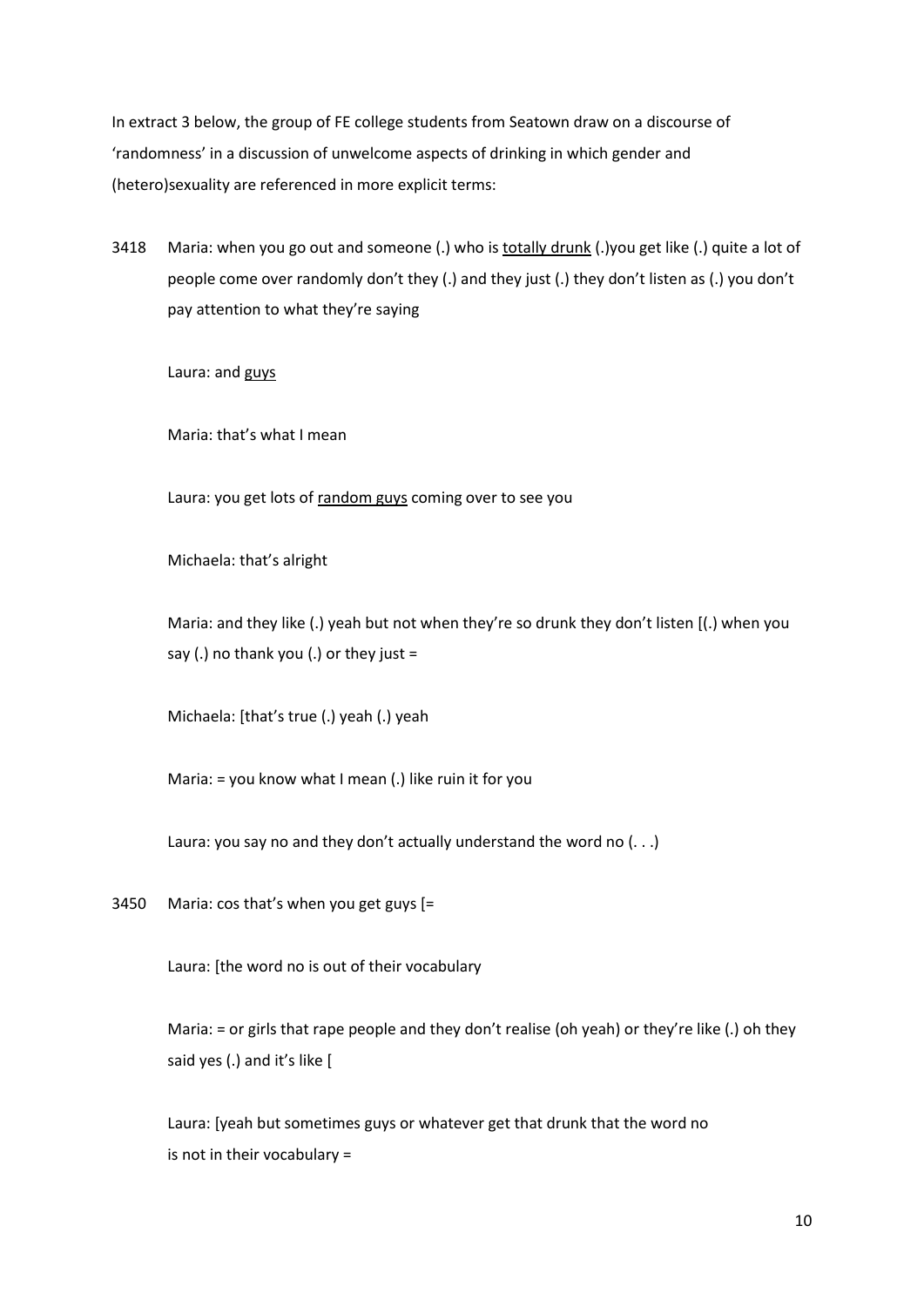Extract 3: Seatown June 2006, seven white female FE college students, all aged 18

The notion of randomness is mobilised in two different ways in this exchange. Maria establishes the canonical<sup>xiii</sup> using gender-neutral terms (i.e. drunken 'people' or 'someone (.) who is totally drunk') to represent those who 'come over randomly', that is, without any apparent reason or motivation. In the first instance, 'randomness' is represented as a quality of *practices* that are attributed to 'people's' drunken state. These drunken 'people' are then emphatically gendered by Laura ('and guys'), which is endorsed by Maria. Secondly, their 'randomness' is then located in their status as *strangers* (cf. Waitt et al., 2010). Although Maria and Laura represent the advances of drunken men as unwelcome and unwanted, Michaela interjects a dissenting voice, objecting when Laura and Maria constitute 'lots of random guys coming over to see you' in negative terms. Maria's reply emphasises the negative character of such events by referring to this attention as unwelcome, persistent and with the ability to 'ruin it for you', and Michaela backs down ('that's true yeah'). This interchange revolves around a distinction between (sexual) attention from 'random' drunken male strangers that might be constituted as acceptable, and attention from less attractive 'pervs' that is cast as unwelcome and potentially risky (see extract 2 above). Xiv

In extract 3, the traditional gender categories associated with the act of rape are blurred in Maria's reference to 'guys (. . .) or girls that rape people', who do not realise whether the 'people' they had sex with consented or not.<sup>xv</sup> The apparent inability of 'random guys' to listen to young women's rejection of their unwelcome sexual attention is attributed to the men's drunken state, rather than the agency of the men themselves. Young women are constituted as relatively passive subjects within this discursive frame, since alcohol is constituted as responsible for men's sexual approaches, and saying a polite 'no thank you' is likely to be ignored. This has wider implications in the light of recent research evidence on alcohol and rape indicating that some men target drunken women who are then held responsible for their own victimisation (see Lovett and Horvath, 2009 for review).

#### **Pole-dancing in the night-time economy: 'I don't mind as long as they don't take it too far'**

The British night-time economy has become increasingly sexualised, and 'sexual entertainment venues' such as pole- and lap-dancing clubs have become relatively commonplace in many British cities (Measham, 2008). Some 'ordinary' urban bars and clubs also have poles around which their (young female) customers can dance. In the group discussion involving the female FE college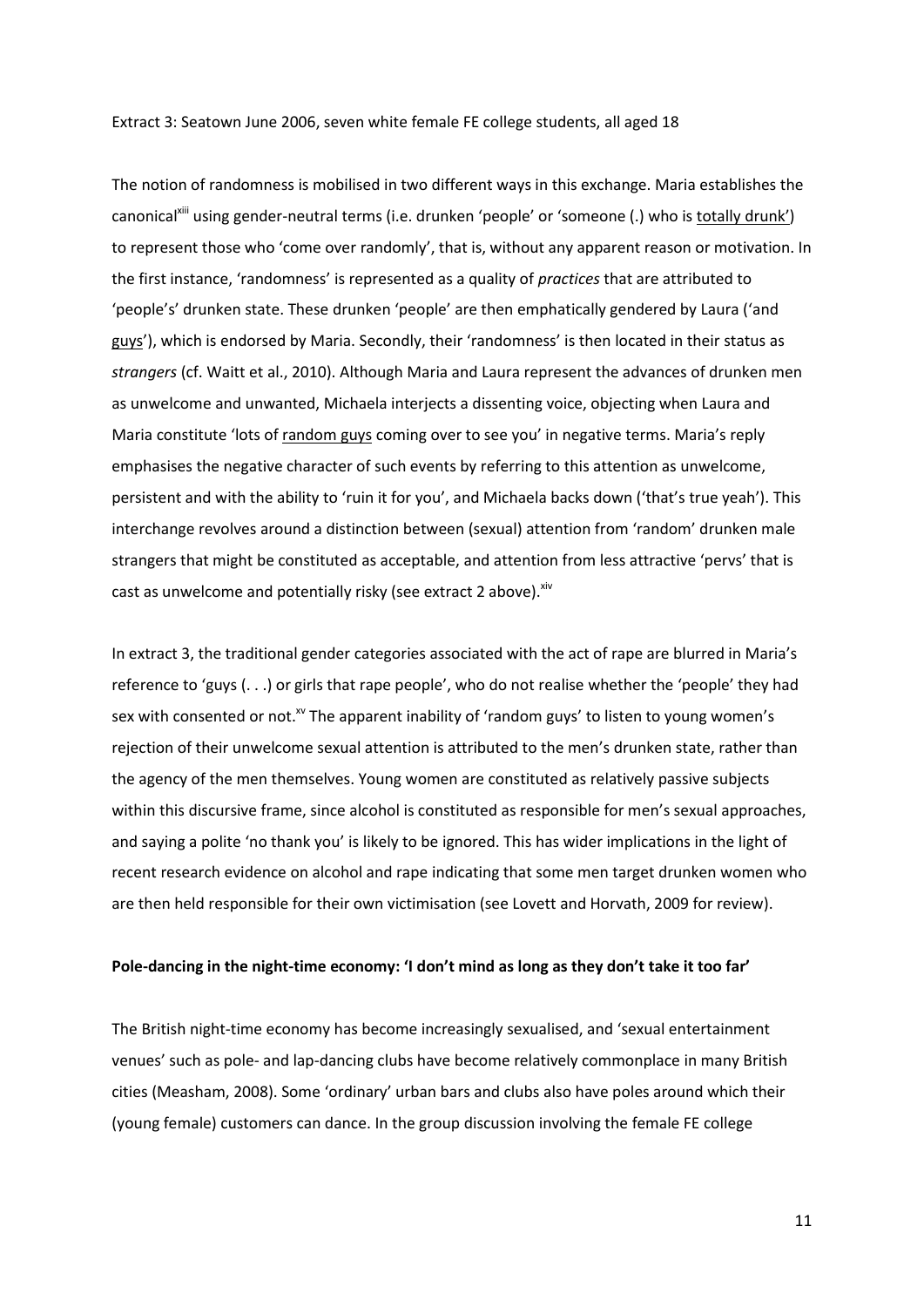students from Seatown, Michaela recounted a story about dancing around a pole in a night club in the nearby city of Burnham:

3460 Michaela: like when I went out to Burnham I was like pole dancing and all these men came up to you (1) but I don't mind (.) as long as they don't take it too far (1) because my boyfriend was there it was alright (mmm) so if they were really like (2) did anything really bad he was like (.) he said are you alright?

Maria: which one? (laughter)

Extract 4: Seatown June 2006, seven white female FE college students, all aged 18

Throughout this discussion, Michaela constituted herself as assertively sexual, refusing to position herself as respectable and apparently unfazed by potential threats to her sexual reputation: the ideal post-feminist subject. In extract 4 above, Michaela's acceptance of sexual attention from 'all these men' within limits set by herself positioned her as the person in control, determining whether to allow men to continue watching her based on own her assessment of their behaviour ('I don't mind as long as they don't go too far'). Michaela's reference to the presence of her boyfriend as her ultimate recourse if they ''did anything really bad'' is represented as a guarantee of her safety. This also provides Michaela with a badge of sexual respectability, since without her boyfriend's presence she might risk damage to her sexual reputation as a consequence of dancing around a pole whilst drunk. Maria undermines Michaela's claim to feminine respectability with her joking query 'which one?' which is greeted by laughter from the rest of the group.

Outside the night-time economy, pole-dancing has become a widely available and popular activity for women in many affluent post-industrial societies, constructed as a form of 'sexercise' in allfemale classes (Whitehead and Kurz, 2009). Post-feminist discourse constitutes such practices as a reflection of assertive female (hetero)sexual 'empowerment' (Donaghue et al., 2011). Evans et al. (2010) refer to young women's involvement in pole-dancing classes in the UK as part of the 'technology of sexiness'. Characterised by the 'doubled' quality of postfeminism, pole dancing 'produces a consumer practice that is constructed as liberating [for women], and yet it is tied into a culturally historical context that situates it as sexist and objectifying' (Evans et al., 2010: 119). They argue that pole-dancing 'has shifted from an activity typically associated with the sex industry to all female exercise classes' (Evans et al., 2010: 119, my emphasis). One of the difficulties here is that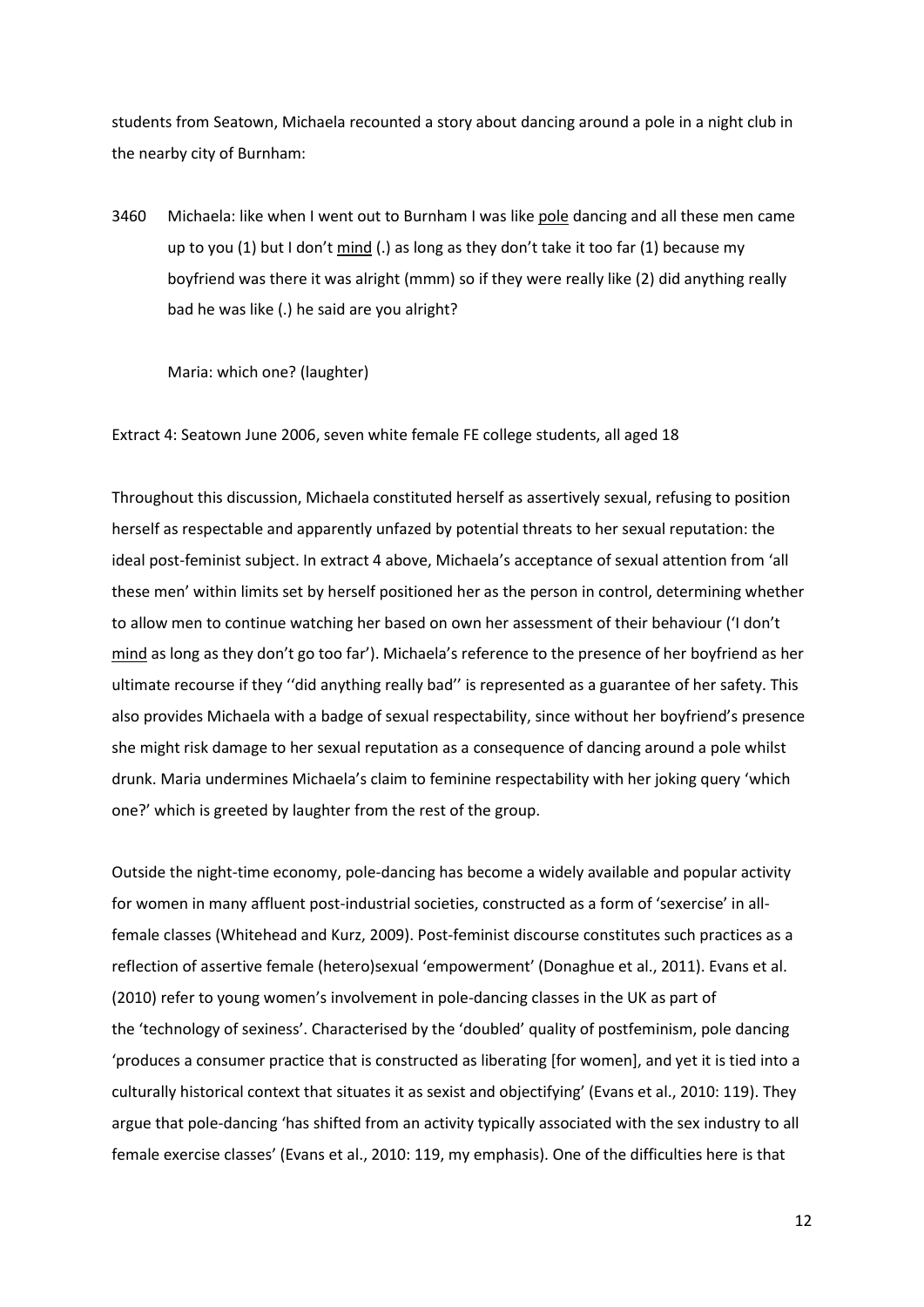pole-dancing remains an activity that is 'typically associated with the sex industry', as well as being a new addition to ways in which young women are called on to experience sexual empowerment and fitness (Donaghue et al., 2011). This dual positioning reflects the dilemmatic quality of contemporary femininity, revealing the insecure basis of the promise of female sexual empowerment on offer, and making it particularly difficult for young women to navigate the contradictions of post-feminism within the culture of intoxication.

#### **Holding the figure of the 'drunken slut' at bay: Claiming respectability and Classed 'Othering'**

Identifying oneself as a full participant in the culture of intoxication (especially to a male interviewer) may have raised the troubling possibility of being viewed as not respectable, with potentially damaging implications for one's sexual reputation. In some instances young women constituted themselves as respectable and responsible drinkers, such as the group of nursing college students from Rowchester in extract 5 below:

142 DC: do you ever consider (.) or would you ever go out on your own?

Caz: I wouldn't consider going anywhere on my own (.) I spose it's because it's (yeah) like umm well (.) one cos I'm a lady (.) (yeah) and like you've obviously gotta be careful about going out on ya own (.)

Extract 5: Rowchester June 2006, three white female nursing college students aged 18–22

Women drinking on their own are traditionally viewed as prostitutes or as 'easy' in patriarchal discourse (Hey, 1986), and Caz's explicit claim to feminine respectability ('I'm a lady') distances her from the possibility of being 'mistaken' for one of these 'other' women. Her respectability is reinforced by constituting herself as a responsible (female) drinker through her awareness of the risks associated with going out drinking as an unaccompanied young woman (Waitt et al., 2011).

Young women also distanced themselves from the troubling figure of unfeminine, irresponsible female drinkers through a process of classed Othering. Extract 6 below was part of a discussion by another group of white working class nursing college students in Rowchester about different drinking venues. Anne referred to a group associated with a particular suburb of Rowchester as 'the Dissmoor scum':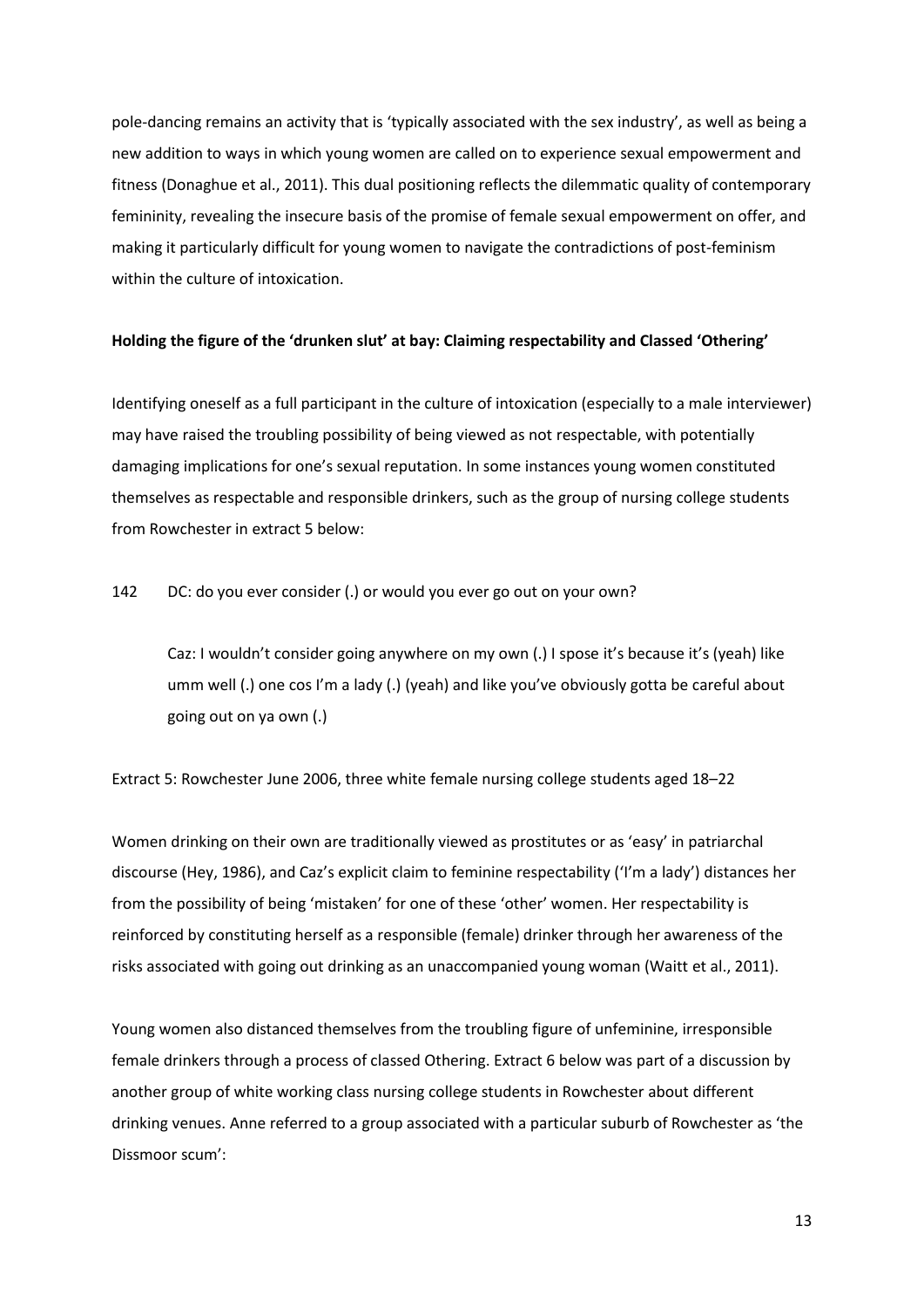286 Anne: yeah (1) an' (.) but erm (.) the Slammer is nice (.) because it's not as crowded as Castle Street (.) and um (.) you don't get the erm=

Rose: =yeah =

Anne: = the Dissmoor scum (.) as I like to call them (inaudible)

All: (laughter)

ABH: so what (.) what are the Dissmoor scum then what are

Sally: it sounds really really really really snobby but (.) you know when (.) you know the people that (.) arr wha (.) but they all go on Castle Street an' (.) the they wear like they wear like (.) really horrible (.) things (.) and the way they act arrr

Extract 6: Rowchester November 2006, six white female nursing college students aged 20–22

'The Dissmoor scum' are identified by their clothes ('really horrible things') and behaviour ('the way they act'), and are to be avoided at all costs. They constitute themselves as respectable in class terms through distancing themselves from the derided 'Dissmoor scum', but this is a potentially troubling move, as indicated by Anne's 'as I like to call them' and Sally's class-based disclaimer ('it sounds really really really snobby but . . .': Holt and Griffin, 2005).

Other recent British research on young women's drinking in south-west England indicates that this process of classed Othering is especially prevalent amongst young white middle class women (Bailey, 2012). Rudolfsdottir and Morgan's interview study with white middle class university students in Bristol identifies the pervasive negative construction of 'chavvy girls', as illustrated in the lengthy extract from a focus group discussion below:

''Yeah, I think they ['chavvy girls'] think they can take the place of the male. They try to be loud and aggressive. And I don't think, what they don't realize is that they're not attractive, they are really not attractive and I think they think 'Oh yeah'. But at the end of the day a man's only going to sleep with them because they look easy because they are off their face.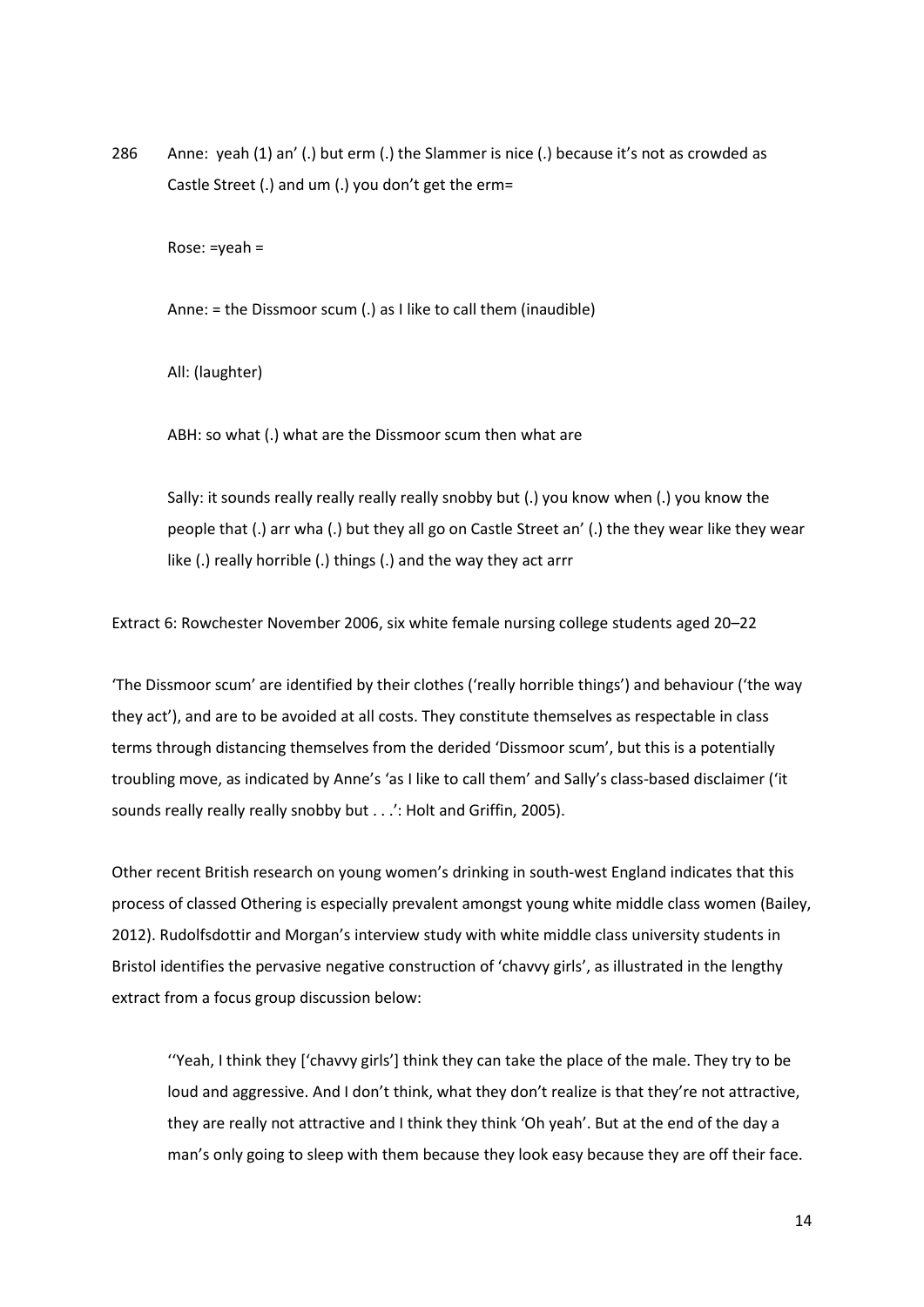They're not going to find them very attractive if they can't walk in a straight line. I think, I hate, I really don't like it because I think women are losing their femininity (...) They're losing their respect. It's basic respect like, er, how many men they've slept with and they're just going to be known as a slut for the rest of their life and it doesn't happen to men and that's what they don't realize and they just look stupid 'cos a man can do it and get away with it but a girl can't'' (Rudolfsdottir and Morgan, 2009: 501, added material).

'Chavvy girls' are constituted as unfeminine in two ways here: through (unknowingly) being at risk of 'losing their femininity', and through their inappropriate aspirations to masculine status ('think they can take the place of the male'). In the British context, the figure of the female 'chav' is associated with white working class femininity, exemplifying sexually uncontrolled and drunken excess (Skeggs, 2004; Tyler, 2008). The public drunkenness of 'chavvy girls' and their lack of awareness about how unattractive (i.e. unfeminine) they look are represented as the basis of their loss of femininity and respectability. This account establishes a patriarchal discourse of (middle class) respectable femininity and a sexual double standard ('a man can do it and get away with it but a girl can't') as canonical, not as the subject of critique.

The derided figure of 'chavvy girls' enables young middle class women to speak about the risk that *all* young women face in getting (very) drunk and operating as actively (hetero)sexual subjects in the culture of intoxication without implicating themselves. This process of classed and gendered Othering constitutes the speaker as a responsible and respectable female drinker who is *self-aware*, and therefore able to navigate the challenges of the culture of intoxication without the risk of 'being known as a slut for the rest of [her] life'.

#### **Unashamed intoxication and unbridled hedonism: Counter-discourses and dissenting voices**

In other instances young women produced narratives of drunken excess in which they unashamedly inhabited the enjoyment, chaos and humour associated with heavy drinking (Griffin, 2009a). Every focus group discussion also included at least one young woman who produced counter-discourses that challenged this canonical narrative. This is exemplified in the extract below involving a mixed group of Rowchester FE college students:

595 Melanie: I went to Planet X for my seventeenth Birthday and I was really good at bowling (.) just cos I was really really drunk(laughs) (mimics herself) ''yeah I'm doing it (.) I'm really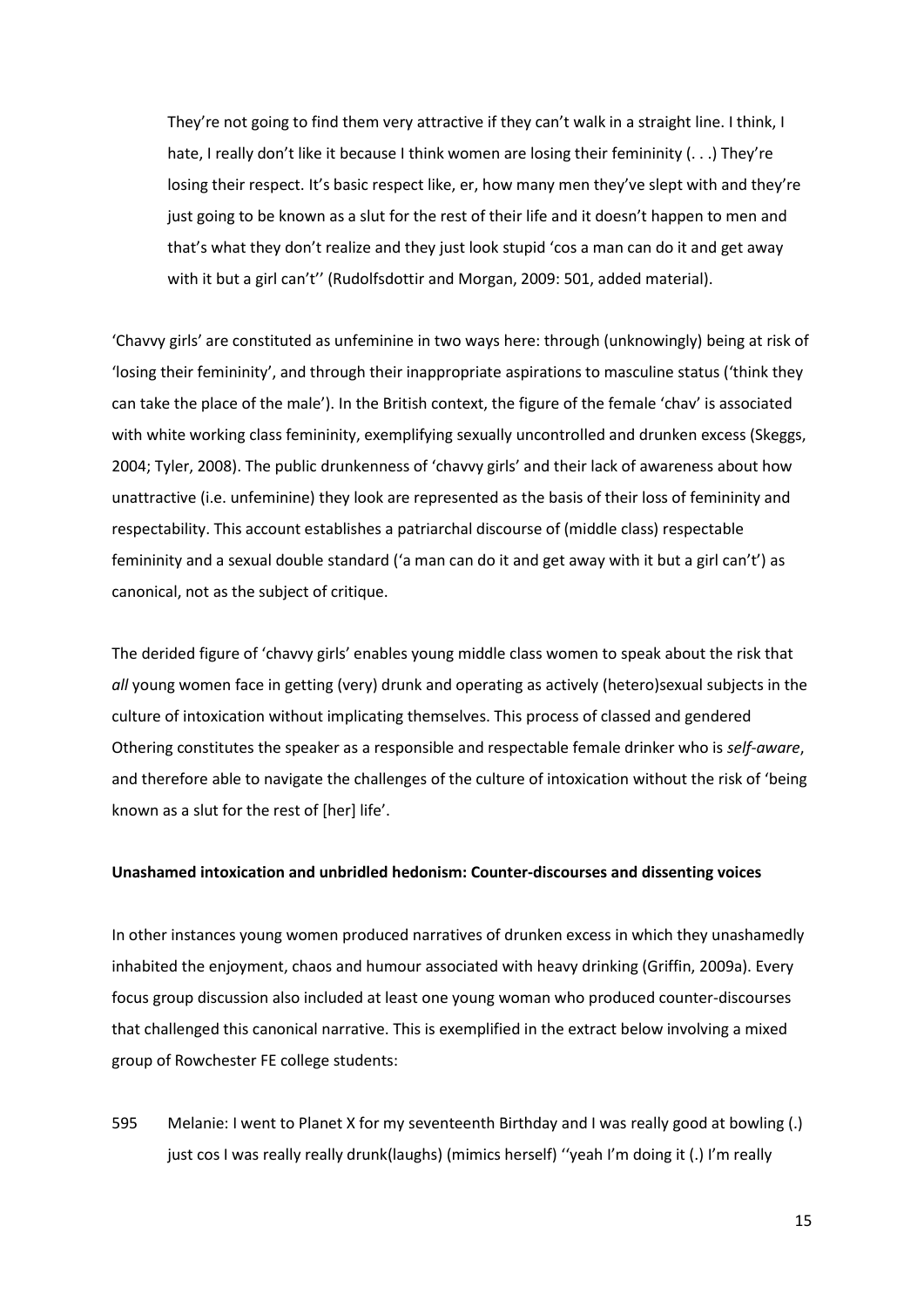good'' and then I went home and spent the night in my own sick in my bed

All: ergh

Melanie: I was sick in my sleep (.) and when I woke up the next morning it was everywhere

Kirsty: this is why I don't get drunk it's disgusting erhh (laughter)

Molly: yeah but it's fun =

Kirsty: = it's not

Rob: [mmm my face is stuck to the pillow

Molly: [it is cos you laugh at it when you look back on it

Kirsty: I don't

Karen: yeah yeah it is fun it is fun

Melanie: I just think it's really funny

Kirsty: I don't

Extract 7: Rowchester March 2006, eight FE college students: one Black African woman [Fran], one white male [Rob], and six white women, aged 19 to 24

Melanie recounts a 'funny' drinking story with herself as the butt of the joke in which she occupies the masculine position of drunken hedonism. The rest of the (mixed) group react with disgust ('ergh'), but Kirsty's more vehement disgust is couched in a counter-discourse that challenges the culture of intoxication (cf. Piacentini and Banister, 2009). Kirsty's disgust can also be viewed as an attempt to call Melanie back to feminine respectability. This fails since Melanie, Molly and Karen all reiterate the enjoyment ('fun') and humour ('funny') associated with getting drunk. Others in the group repeatedly try to draw Kirsty (back) into the canonical narrative, though she resolutely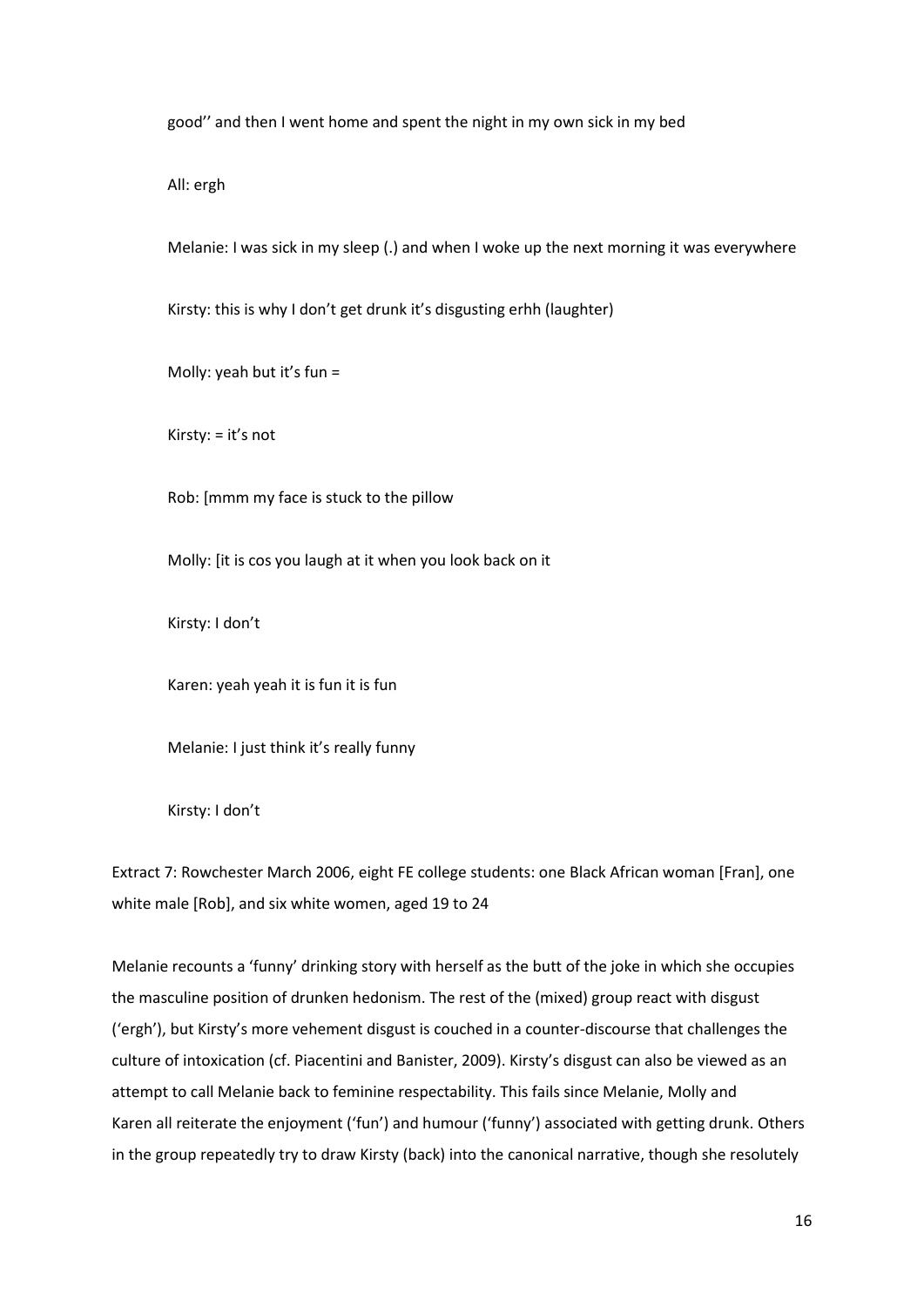retains her critical position. None of the group reference the potentially life-threatening risks associated with waking up in your own vomit. This particular counter-discourse might prove too unsettling and challenging for the culture of intoxication. So Kirsty and her friends continue with their different perspectives, the friendship group remains intact, and the construction of heavy drinking as humorous and enjoyable (at least in retrospect) remains as a canonical narrative and a powerful cultural norm.

#### **Discussion**

Across our dataset there were few explicit references to the contradictory or dilemmatic quality of contemporary femininity: the sexual double standard, the possibility of sexual harassment or assault when out drinking and the importance of avoiding a 'sluttish' sexual reputation were all taken-forgranted as 'common sense', constructed as familiar, unwelcome but inevitable aspects of socialising (Bailey, 2012; Rudolfsdottir and Morgan, 2009). However, young women did manage to navigate the dilemmas and contradictions associated with drinking and getting drunk in the British night-time economy.<sup>xvi</sup>

Within the post-feminist order, we argue that the culture of intoxication forms part of the 'technology of sexiness', enabling young women to 'use the technologies available to them to reproduce, but also to subversively parody, gender norms, even if they must refer to these norms for their parody to be readable' (Evans et al., 2010: 126). This arena of post-feminist discourse offers young women the promise of escape from the boring constraints of respectable femininity and paralysing anxieties over what others might think if they appear or act 'inappropriately'.17 Our research and other studies on young women's drinking indicate that this promise is largely illusory, and the 'freedom' and sexual empowerment on offer is profoundly insecure (Waitt et al., 2011).

Neoliberal ideology lies at the heart of post-feminist discourse, in the UK as in other affluent postindustrial societies (Rose, 1989; Gill, 2007). Post-feminism appears *to* unsettle or even overthrow the contrast between normative feminine respectability as an aspirational category and the 'sluttish' agentic sexuality associated with the reviled figure of the slag (Donaghue et al., 2011). Young women are called on to 'have fun' *as if* they are 'free' and 'liberated' subjects, and *as if* pervasive sexual double standards have faded away. They are exhorted to enjoy the pleasures of the post-feminist masquerade within the culture of intoxication *as if* the risks and dangers associated with being visibly drunk (and dancing round a pole in a night club) can be dealt with without recourse to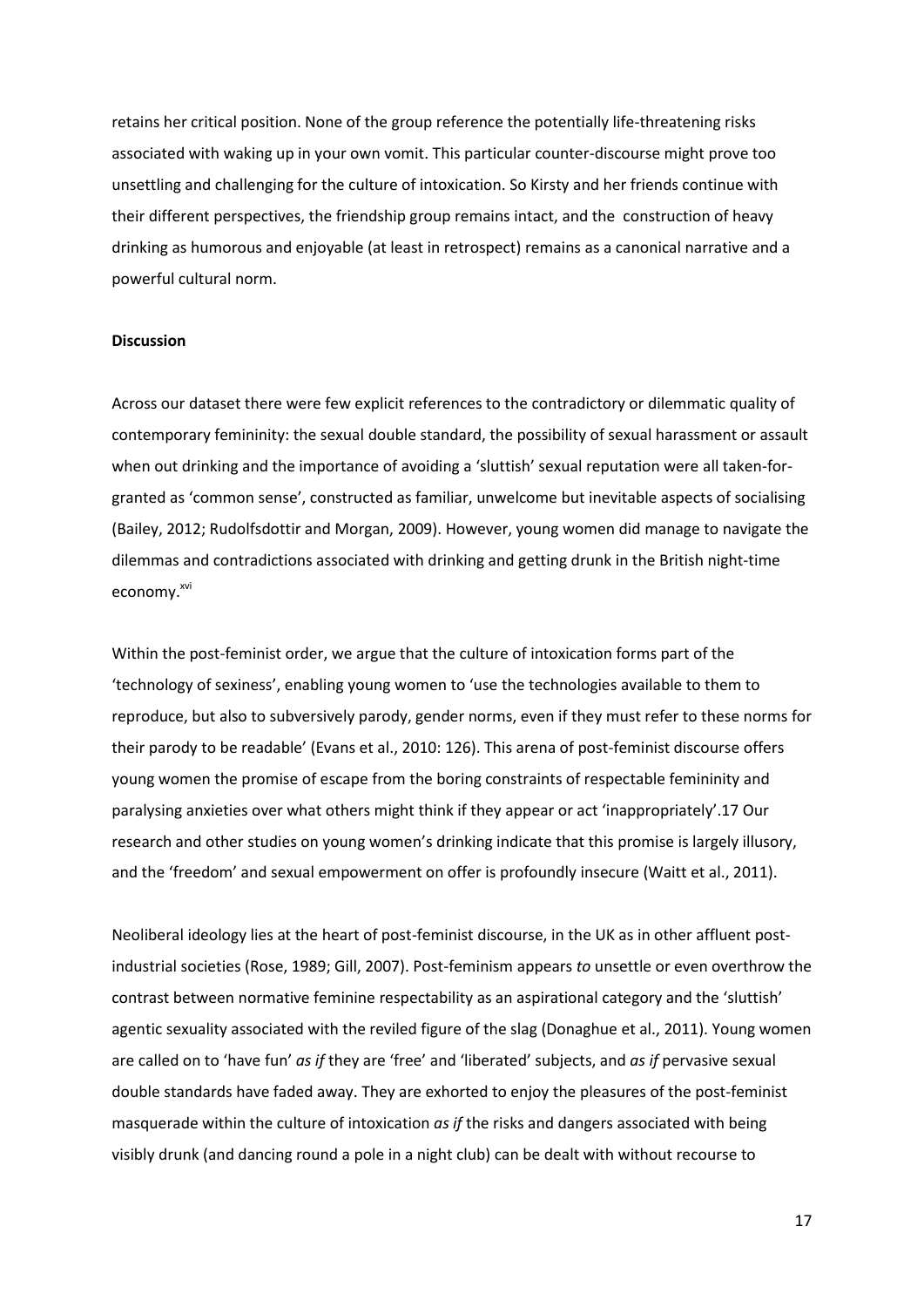feminist critique – or the presence of a boyfriend. More than this, young women are called on to operate *as if* they were unaware of the illusory and unstable nature of the promise of freedom, fun and empowered sexuality offered by hyper-sexual femininity and the culture of intoxication. Our work indicates that young women *are* aware of the illusory nature of this promise, as well as the unstable character of respectable femininity and the continued existence of the sexual double standard. They *do* manage to inhabit this impossible space in which pleasure and danger are locked in a dangerous and alluring embrace.

Recent feminist re-appropriations of the derogatory term 'slut' (such as the 'Slutwalk' movement) have attempted to challenge the patriarchal discourse at the base of the sexual double standard, turning the term into a point of celebration rather than shame (Attwood, 2009). Exploring teenage girls' orientations to a Slutwalk campaign in the UK and their uses of the troubled term 'slut' on- and offline, Renold and Ringrose argue that this term can become ''too dangerous to 'try on''' (2012: 337) in some circumstances. Our work reiterates the challenges for young women in attempts to 'reappropriate' the term 'slut', since post-feminism exhorts them to inhabit an active, assertive (hetero)sexuality whilst holding both 'boring' respectable femininity *and* the reviled figure of the slut at bay, simultaneously operating *as if* they were unaware of the dilemmatic nature of such 'schizoid' contradictions.

It is important to recognise the central role of class – and race – in assigning 'slut' status to others through a range of distancing practices. Young white middle class women mobilised figures of classed disgust (e.g. 'chavvy girls' in the Rudolfsdottir and Morgan study) to distance themselves from the disreputable drinking practices associated with working class young women (Bailey, 2012). In our study, young white working class women produced similar accounts that disparaged particular localised groups of working class youth as disreputable, 'cheap' and 'rough' ('the Dissmoor scum'). In both cases, these discursive moves enabled the speakers to construct themselves as morally superior to these reviled Others.

Some recent campaigns in the UK (and Australia) have attempted to 'scare' young women back into feminine respectability, drawing on what Brown and Gregg term the 'pedagogy of regret' via references to the possibility of damaging their sexual reputations through heavy drinking. Such approaches risk reinforcing patriarchal discourses around gender, alcohol and sexuality, and seldom recognise the pleasures for young women associated with 'losing all your inhibitions' when (very) drunk (Brown and Gregg, 2012). Our work indicates that the cultural norm of intoxication is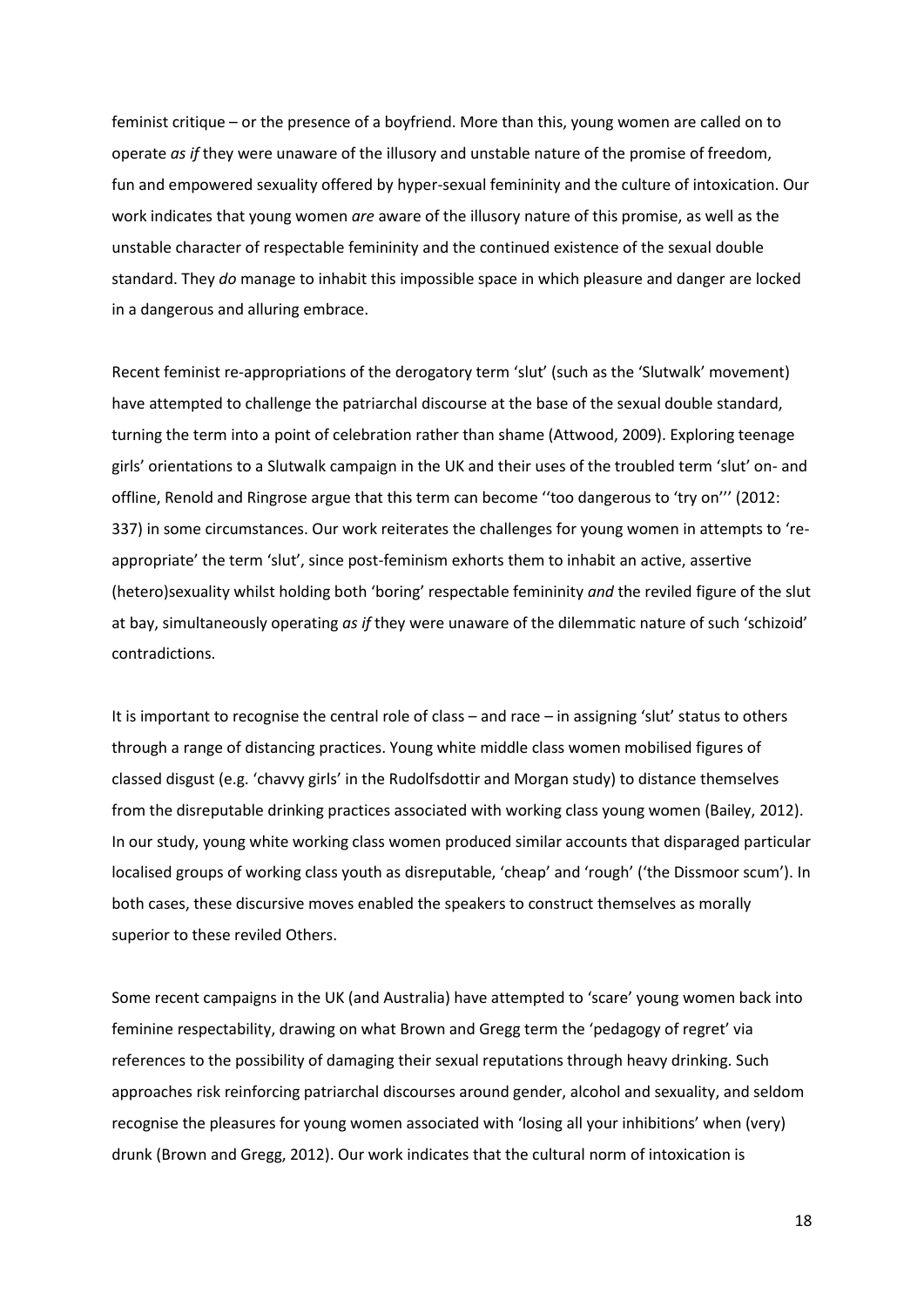challenged by some young women – but these are generally treated as marginal perspectives. The dominance of this cultural norm could be unsettled by making clear that these counter-discourses do not have such minority status (Piacentini and Banister, 2009). Safer drinking campaigns could also challenge the constitution of the sexual double standard as 'natural', and the illusory nature of the promises offered by the culture of intoxication for young women. However, it is important not to place the onus on young women to change their drinking practices without addressing the role of the retail trade and the alcohol industry in shaping the marketing, price and availability of alcohol (Hackley et al., 2008).

#### **Acknowledgements**

This is a much revised version of various papers presented by the first author at an ESRC seminar on 'Consuming New Femininities' at Cardiff University in July 2005; at the Association of Consumer Research conference on 'Gender and Marketing' at the University of Edinburgh in July 2006; and at the Feminist and Women's Studies Association conference on 'Feminist Transitions' in Liverpool in June 2009. Sarah Riley, Agnes Nairn, Patricia Gaya Wicks, Ann Phoenix and Rosaleen Croghan provided helpful comments on earlier drafts, and we are also grateful to four anonymous reviewers and the journal editors for their useful and supportive comments.

#### **References**

Ahlstrom SK and Osterberg EL (2004/2005) International perspectives on adolescent and young adult drinking. Alcohol Research and Health 28(4): 258–268.

Attwood F (2009) Mainstreaming Sex: The Sexualisation of Western Culture. London/ New York: Taurus.

Bailey L (2012) Young women and the culture of intoxication: Negotiating classed femininities in the postfeminist context. Unpublished PhD thesis, University of Bath, UK.

Baker J (2010) Claiming volition and evading victimhood: Postfeminist obligations for young women. Feminism and Psychology 20(2): 186–205.

Barker M and Duschinsky R (2012) Sexualisation's four faces: Sexualisation and gender stereotyping in the Bailey Review. Gender and Education 24(3): 303–310.

Barnes C (2011) A discourse of disparagement: Boys' talk about girls in school. Young: Nordic Journal of Youth Research 19(1): 5–24.

Barnes-Powell T (1997) Young women and alcohol: Issues of pleasure and power. Unpublished PhD Thesis, University of Lancaster, UK.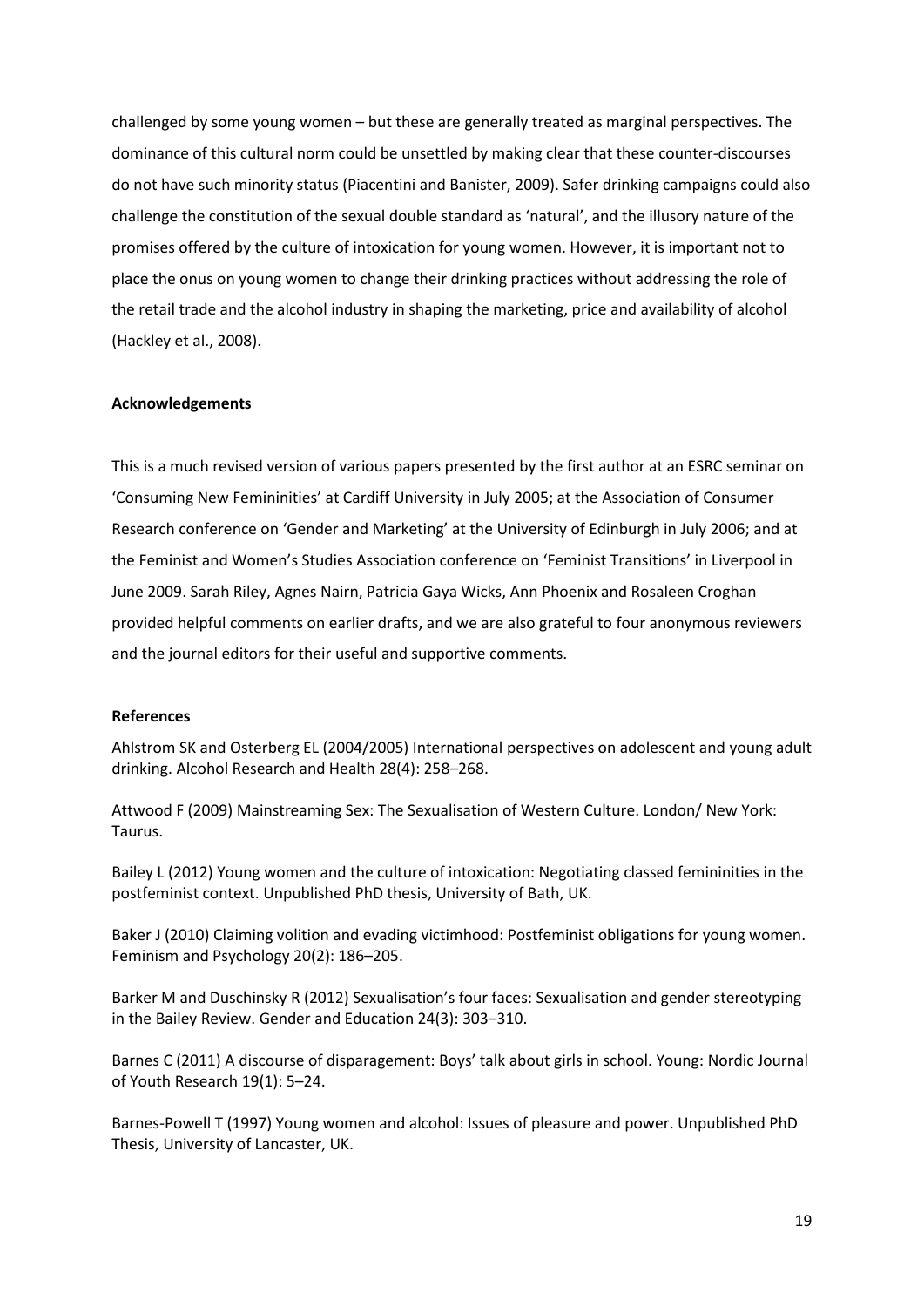Beccaria F and Sande A (2003) Drinking games and rite of life projects. Young 11(2): 99–119.

Bell E (2008) From bad girl to mad girl: British female celebrity, reality products, and the pathologisation of pop-feminism. Genders (online journal) 48: 1–20.

Billig M, Condor S, Edwards D, et al. (1989) Ideological Dilemmas: A Social Psychology of Everyday Thinking. London: Sage.

Brown R and Gregg M (2012) The pedagogy of regret: Facebook, binge drinking and young women. Continuum: Journal of Media and Cultural Studies 26(3): 357–369

Bruner J (1991) The narrative construction of reality. Critical Inquiry 18: 1–21.

Casswell S, Pledger M and Hooper R (2003) Socioeconomic status and drinking patterns in young adults. Addiction 98(5): 601–610.

Chatterton P and Hollands R (2001) Changing our 'Toon': Youth, Nightlife and Urban Change in Newcastle. Newcastle: University of Newcastle upon Tyne.

Connell RW (1987) Gender and Power. Oxford: Polity Press.

.

Cowie C and Lees S (1981) Slags or drags. Feminist Review 9: 17–31.

Crawford M and Popp D (2003) Sexual double standards: A review and methodological critique of two decades of research. Journal of Sex Research 40: 13–26.

Day K, Gough B and McFadden M (2003) Women who drink and fight: A discourse analysis of working class women's talk. Feminism and Psychology 13(2): 141–158.

Demant J and Heinskou MB (2011) Taking a chance: Sex, alcohol and acquaintance rape. Young 19(4): 397–416.

De Visser RO and McDonnell EJ (2011) 'That's OK. He's a guy': A mixed-methods study of gender double-standards for alcohol use. Psychology and Health DOI: 10.1080.08870446.2011.617444.

Donaghue N, Whitehead K and Kurz T (2011) Spinning the pole: A discursive analysis of recreational pole dancing studios. Feminism and Psychology 21(4): 443–457.

Eldridge A and Roberts M (2008) Hen parties: Bonding or brawling? Drugs: Education, Prevention and Policy 15(3): 323–328.

Evans A, Riley S and Shankar A (2010) Technologies of sexiness: Theorizing women's engagement in the sexualization of culture. Feminism and Psychology 20(1): 114–131.

Farvid P and Braun V (2006) 'Most of us guys are raring to go anytime, anyplace, anywhere': Male and female sexuality in Cleo and Cosmo. Sex Roles 55: 295–310.

Frosh S, Phoenix A and Pattman R (2002) Young Masculinities: Understanding Boys in Contemporary Society. London: Palgrave.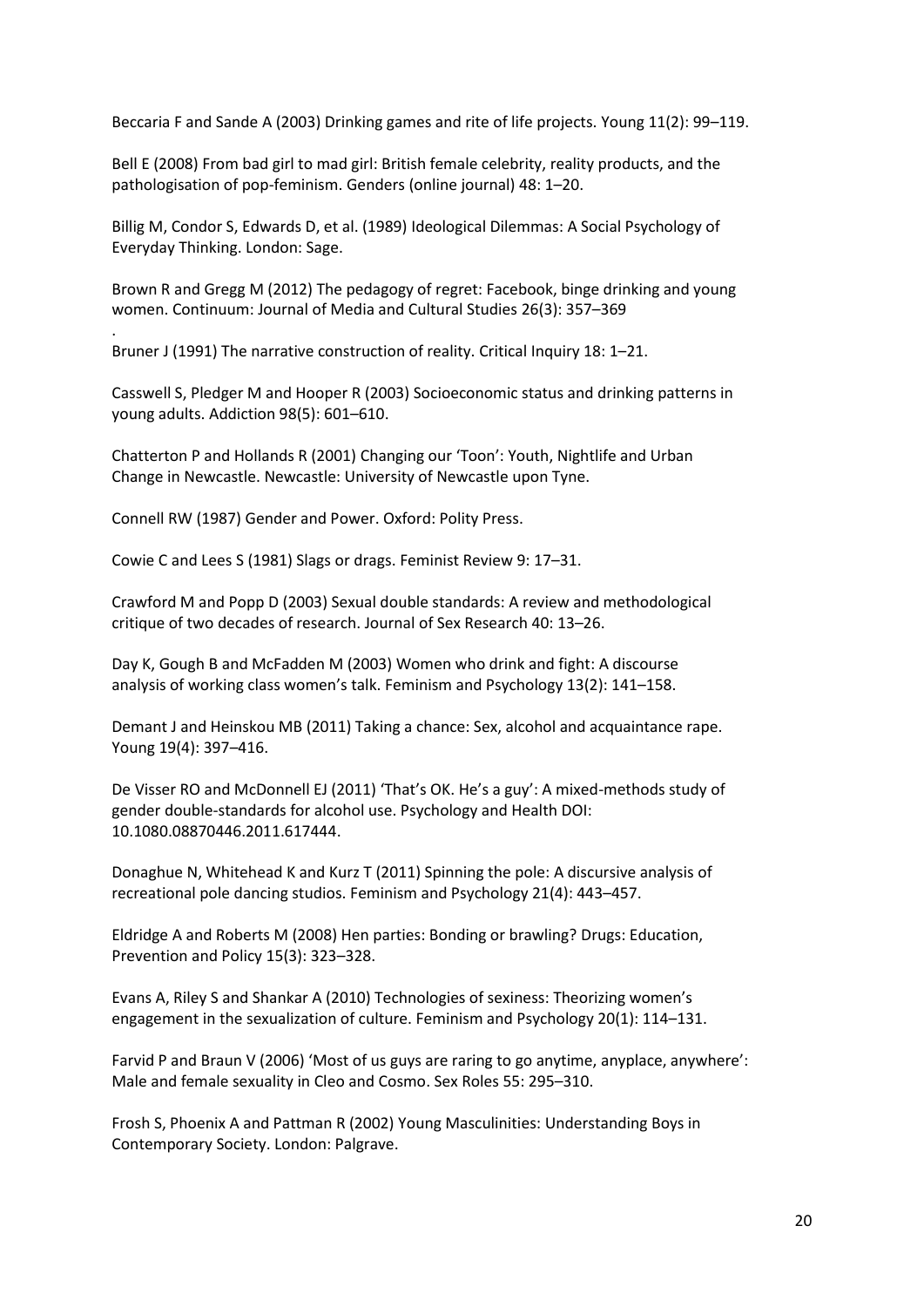Gavey N (2005) Just Sex? The Cultural Scaffolding of Rape. London: Routledge.

Gill R (2007) Postfeminist media culture: Elements of a sensibility. European Journal of Cultural Studies 10(2): 147–166.

Gill R (2008) Empowerment/sexism: Figuring female sexual agency in contemporary advertising. Feminism and Psychology 18(1): 35–60.

Griffin C (1982) The Good, the Bad and the Ugly: Images of Young Women in the Labour Market. Centre for Contemporary Cultural Studies, University of Birmingham: Occasional paper.

Griffin C (2000) Absences that matter: Constructions of sexuality in young women's friendship groups. Feminism and Psychology 10(2): 227–245.

Griffin C (2004) Good girls, bad girls: Anglo-centrism and diversity in the constitution of contemporary girlhood. In: Harris A (ed.) All About the Girl: Culture, Power and Identity. New York: Routledge, pp. 29–44.

Griffin C (2007) Being dead and being there: Research interviews, sharing hand cream and the preference for analysing 'naturally occurring data'. Discourse Studies 9(2): 246–269.

Griffin C, Szmigin IT, Hackley C, et al. (2009a) ''Every time i do it i absolutely annihilate myself'': Loss of (self)-consciousness and loss of memory in young people's drinking narratives. Sociology 43(3): 457–476.

Griffin C, Szmigin IT, Hackley C, et al. (2009b) The importance of belonging: Young people's drinking practices and collective identification. In: Wetherell M (ed.) Identity in the 21st Century: New Trends in Changing Times. London: Palgrave, pp. 213–230.

Guise JMF and Gill JS (2007) 'Binge drinking? It's good, it's harmless fun': A discourse analysis of accounts of female undergraduate drinking in Scotland. Health Education Research 22(6): 895–906.

Hackley C, Bengry-Howell A, Griffin C, et al. (2008) The discursive constitution of the UK alcohol problem in Safe, Sensible, Social: A discussion of policy implications. Drugs: Education, Prevention and Policy 15(SI): 65–78.

Hackley C, Bengry-Howell A, Griffin C, et al. (2012). Young adults and 'binge' drinking: A Bakhtinian analysis. Journal of Marketing Management. Available at: http://dx.doi.org/ 10.1080/0267257X.2012.729074.

Hey V (1986) Patriarchy and Pub Culture. London: Tavistock.

Hollway W (1984) Gender difference and the production of subjectivity. In: Henriques J, Hollway W, Urwin C, Venn C and Walkerdine V (eds) Changing the Subject. London: Methuen, pp. 227–263.

Holt M and Griffin C (2005) Students versus locals: Young adults' constructions of the working-class other. British Journal of Social Psychology 44(2): 241–267.

Jackson C and Tinkler P (2007) 'Ladettes' and 'modern girls': 'Troublesome' young femininities. The Sociological Review 55(2): 251–272.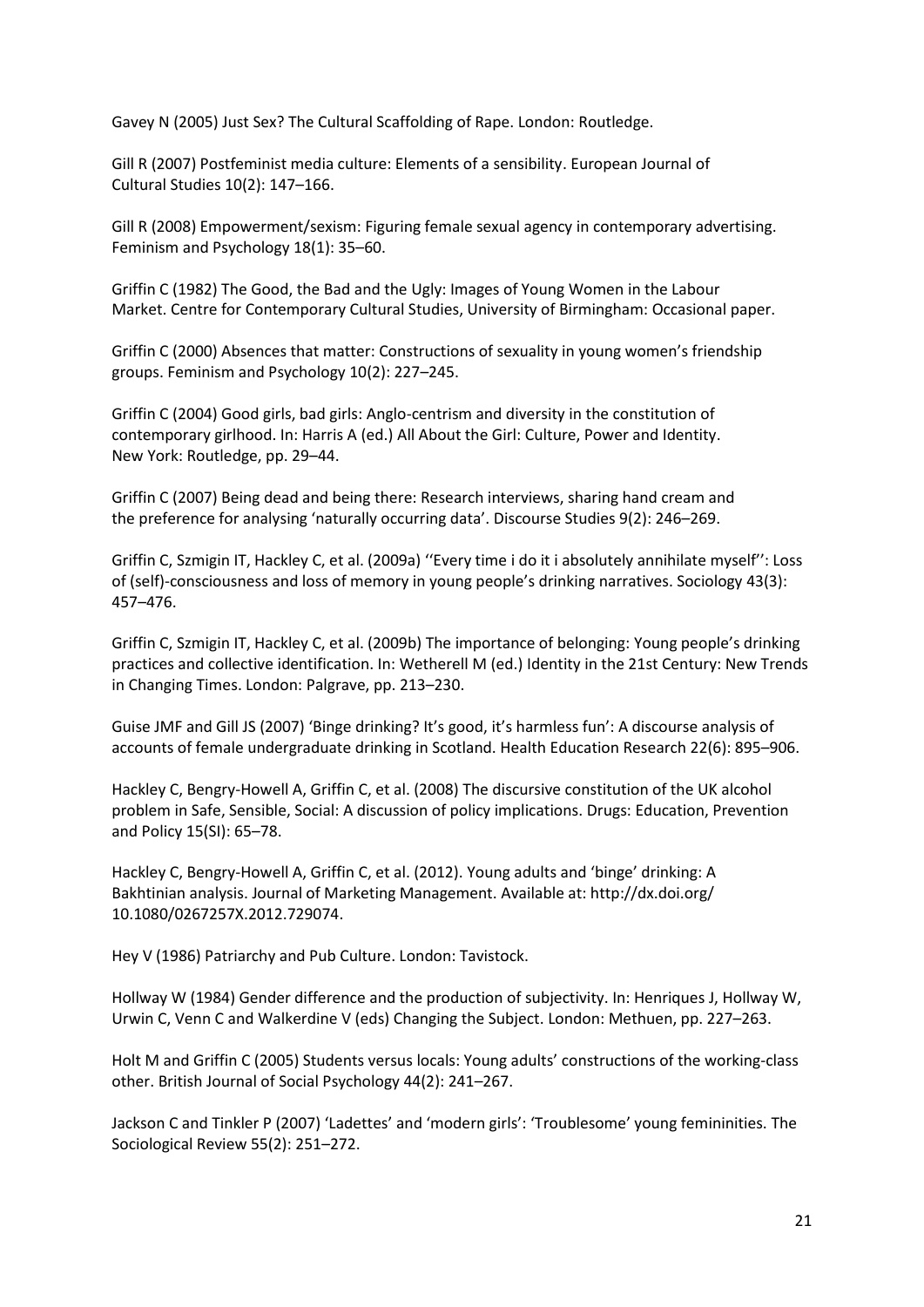Leyshon M (2008) 'We're stuck in the corner': Young women, embodiment and drinking in the countryside. Drugs: Education, Prevention and Policy 15(3): 276–289.

Lindsay J (2009) Young Australians and the staging of intoxication and self-control. Journal of Youth Studies 12(4): 371–384.

Lovett J and Horvath M (2009) Alcohol and drugs in rape and sexual assault. In: Horvath M and Brown J (eds) Rape: Challenging Contemporary Thinking. Portland, Oregon: Willan Publishing, pp. 125–160.

Lyons AC and Willott S (2008) Alcohol consumption, gender identities and women's changing social positions. Sex Roles 59: 694–792.

MacNeela P and Bredin O (2010) Keeping your balance: freedom and regulation in female university students' drinking practices. Journal of Health Psychology 16(2): 284–293.

Machin D and Thornborrow J (2003) Branding and discourse: The case of cosmopolitan. Discourse and Society 14(4): 453–471.

Machin D and Thornborrow J (2006) Lifestyle and the depoliticisation of agency: Sex as power in women's magazines. Social Semiotics 16(1): 173–188.

McRobbie A (2004) Notes on postfeminism and popular culture: Bridget Jones and the new gender regime. In: Harris A (ed.) All About the Girl: Culture, Power and Identity. New York: Routledge, pp. 3– 14.

McRobbie A (2009) The Aftermath of Feminism: Gender, Culture and Social Change. London: Sage.

Measham F (2008) Turning the tides of intoxication: Young people's drinking in Britain in the 2000s. Health Education 108(3): 207–222.

Measham F and Brain K (2005) 'Binge drinking', British alcohol policy and the new culture of intoxication. Crime, Media, Culture 1(3): 262–283.

Measham F and Ostergaard J (2009) The public face of binge drinking: British and Danish young women, recent trends in alcohol consumption and the European binge drinking debate. Probation Journal 56(4): 415–434.

Pedersen M (2010) 'Who Knows If That's the Alcohol or the Heels': Young Adults Talk about Celebrities, New Media and Young Women's Drinking Cultures. Unpublished BA Dissertation, Department of Psychology, Massey University, Wellington, New Zealand.

Peralta R (2008) 'Alcohol allows you to not be yourself': Toward a structured understanding of alcohol use and gender difference among gay, lesbian and heterosexual youth. Journal of Drug Issues 38(2): 373–399.

Piacentini M and Banister E (2009) Managing anti-consumption in an excessive drinking culture. Journal of Business Research 62: 279–288.

Plant ML (2008) The role of alcohol in women's lives: A review of issues and responses. Journal of Substance Use 13(3): 155–191.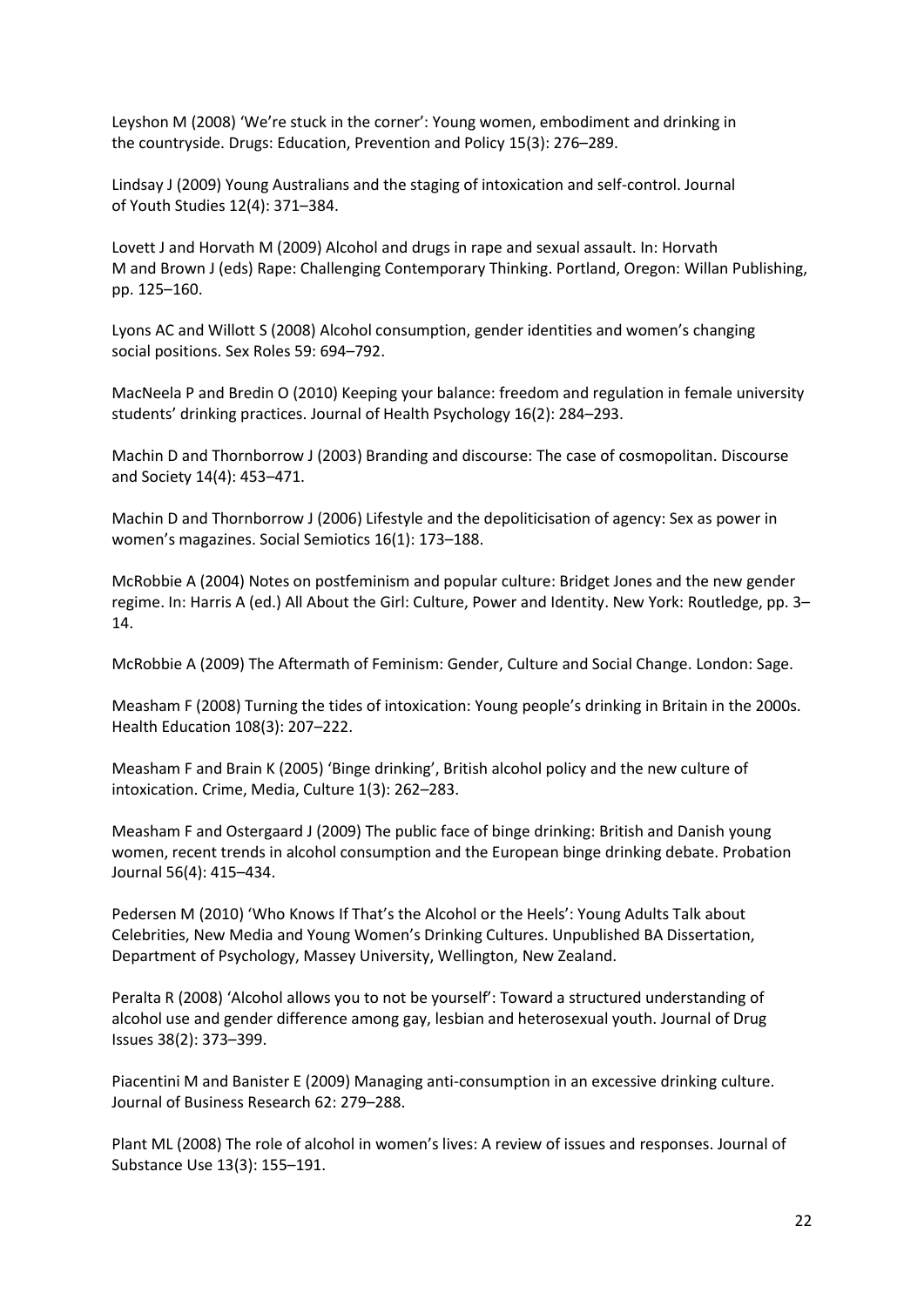Potter J and Wetherell M (1987) Discourse and Psychology: Beyond Attitudes and Cognition. London: Sage.

Quinn JE and Radtke HL (2006) Dilemmatic negotiations: The (un)tenability of feminist identity. Psychology of Women Quarterly 30: 187–198.

Redden G and Brown R (2010) From bingeing boozing bird to gilded cage: Teaching girls gender and class on Ladette to Lady. Critical Studies in Education 51(3): 237–249.

Renold E and Ringrose J (2008) Regulation and rupture: Mapping tween and teenage girls' resistance to the heterosexual matrix. Feminist Theory: An Interdisciplinary Journal 9(3): 335–336.

Renold E and Ringrose J (2011) Schizoid subjectivities: Re-theorizing teen-girls' sexual cultures in an era of sexualisation. Journal of Sociology 47(4): 389–410.

Renold E and Ringrose J (2012) Slut-shaming, girl power and 'sexualisation': Thinking through the politics of the international slutwalks with teen girls. Gender and Education 24(3): 333–343.

Rose N (1989) Governing the Soul: The Shaping of the Private Self. London: Routledge.

Rudolfsdottir AG and Morgan P (2009) 'Alcohol is my friend': Young middle class women discuss their relationship with alcohol. Journal of Community and Applied Social Psychology 19: 492– 505.

Sheehan M and Ridge D (2001) ''You become really close. . .You talk about the silly things you did, and we laugh'': The role of binge drinking in female secondary students' lives. Substance Use and Misuse 36(3): 347–372.

Skeggs B (1997) Becoming Respectable: Formations of Class and Gender. London: Routledge.

Skeggs B (2004) Class, Self, Culture. London/New York: Routledge.

Smith L and Foxcroft D (2009) The effect of alcohol advertising, marketing and portrayal on drinking behaviour in young people: Systematic review of prospective cohort studies. Available at: http://www.aerc.org.uk/documents/pdfs/specialReports/0003(alcohol Advertising\_SmithFoxcroft).pdf.

Szmigin IT, Griffin C, Mistral W, et al. (2008) Re-framing 'binge drinking' as calculated hedonism: Empirical evidence from the UK. International Journal of Drug Policy (Special issue on 'Pleasure and drugs') 19: 359–366.

Tyler I (2008) 'Chav Mum, Chav Scum': Class disgust in contemporary Britain. Feminist Media Studies 8(1): 17–34.

Waitt G, Jessop L and Gorman-Murray A (2011) 'The guys in there just expect to be laid': Embodied and gendered socio-spatial practices of a 'night out; in Wollongong, Australia. Gender, Place and Culture 18(2): 255–275.

Walkerdine V (2003) Reclassifying upward mobility: Femininity and the neoliberal subject. Gender and Education 15(3): 237–248.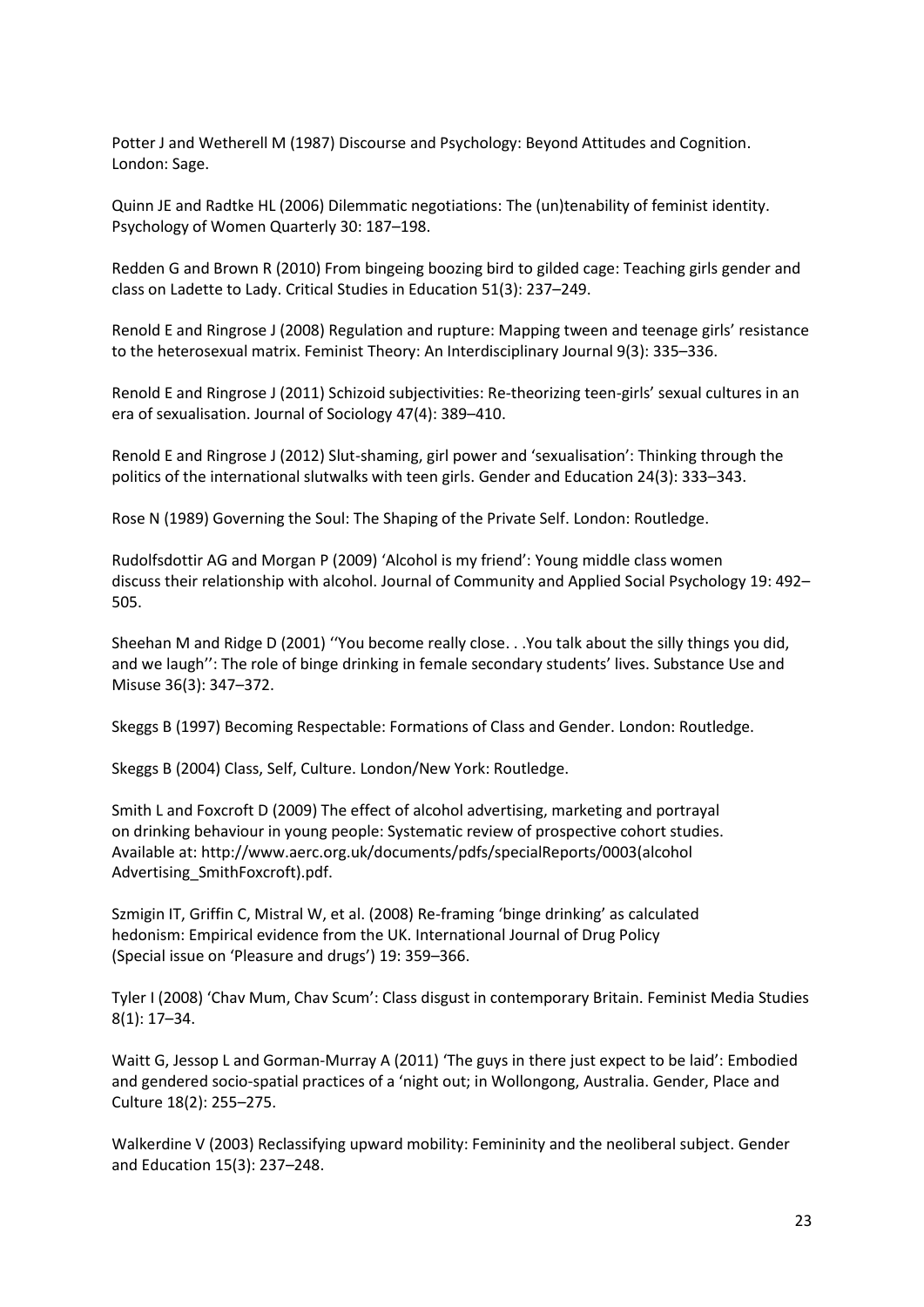Walters N (2010) Living Dolls: The Return of Sexism. London: Virago Press.

Whitehead K and Kurz T (2009) 'Empowerment' and the pole: A discursive investigation of the reinvention of pole dancing as a recreational activity. Feminism and Psychology 19(2): 224–244.

Willott S and Lyons A (2011) Consuming male Identities: Masculinities and alcohol consumption in Aotearoa New Zealand. Journal of Community and Applied Social Psychology. DOI: 10.1002/casp/1115.

Young AM, Morales M, McCabe SE, et al. (2005) Drinking like a guy: Frequent binge drinking among undergraduate women. Substance Use and Misuse 40: 241–267.

vill All the names of individuals and locations mentioned in this paper have been changed. Transcription conventions are listed below, based on Potter and Wetherell (1987):

=Indicates the absence of a discernable gap between speakers

(.) A pause of less than 1 second

 $\overline{a}$ 

[. . .] Some transcript has been deliberately omitted

[XX laughs] Material in square brackets is clarifying information

They A word or phrase underlined indicates additional emphasis

[as you can Left square brackets indicates overlapping speech

David Clarke is indicated as the interviewer by 'DC', and Andrew Bengry-Howell by 'ABH' in all the quoted extracts and line numbers from the interview transcripts are presented at the start of each quoted extract.

<sup>ix</sup> The observational research was primarily undertaken by one researcher (ABH). Although these data are not presented in this paper, this material provided important contextual information for interpretation of the interview data.

<sup>&</sup>lt;sup>i</sup> Although these issues have generated considerable debate in feminist circles, Conservative and right wing rhetoric has tended to dominate the growing moral panic in the UK around the 'sexualisation of society' (see Barker and Duschinsky, 2012 for critique).

ii This apparently unconstrained female subject is reflected in representations of the ''fun, fearless female'' at the heart of the '*Cosmo'* brand, for example (Machin and Thornborrow, 2003, 2006).

<sup>&</sup>quot; We distinguish 'hyper-sexual femininity' from Connell's notion of 'emphasized femininity', which he viewed as ''defined around compliance with . . . subordination and . . . oriented to accommodating the interests and desires of men'' (1987: 183).

<sup>&</sup>lt;sup>iv</sup> See Billig et al. (1989) for a fuller discussion of the concept of 'ideological dilemmas'.

<sup>&</sup>lt;sup>v</sup> There is recent evidence that levels of alcohol consumption amongst young people in the UK are starting to plateau, but young people's drinking practices appear to have polarised, with a proportion of young people drinking less or abstaining, while other groups' drinking has increased (Measham, 2008; Piacentini and Banister, 2009).

v<sup>i</sup> This pattern is also found across many parts of Western and Eastern Europe, North America, Australia and Aotearoa/New Zealand, with local, national and regional variations (Ahlstrom and Osterberg, 2004/2005; Beccaria and Sande, 2003; Casswell et al., 2003; Young et al., 2005).

vii The project was funded by the Economic and Social Research Council (ref: RES-148-25-0021) as part of a programme on Identities and Social Action. Andrew Bengry-Howell, David Clarke and Louise Weale were involved in the data collection and analysis, with Willm Mistral, Chris Hackley and Isabelle Szmigin as coinvestigators and Christine Griffin as the Principal Investigator. Fuller analyses are available elsewhere (Griffin et al., 2009a, 2009b; Hackley et al., 2008, 2012; Szmigin et al., 2008).

<sup>(1), (2)</sup> A pause of 1 second, 2 seconds and so on